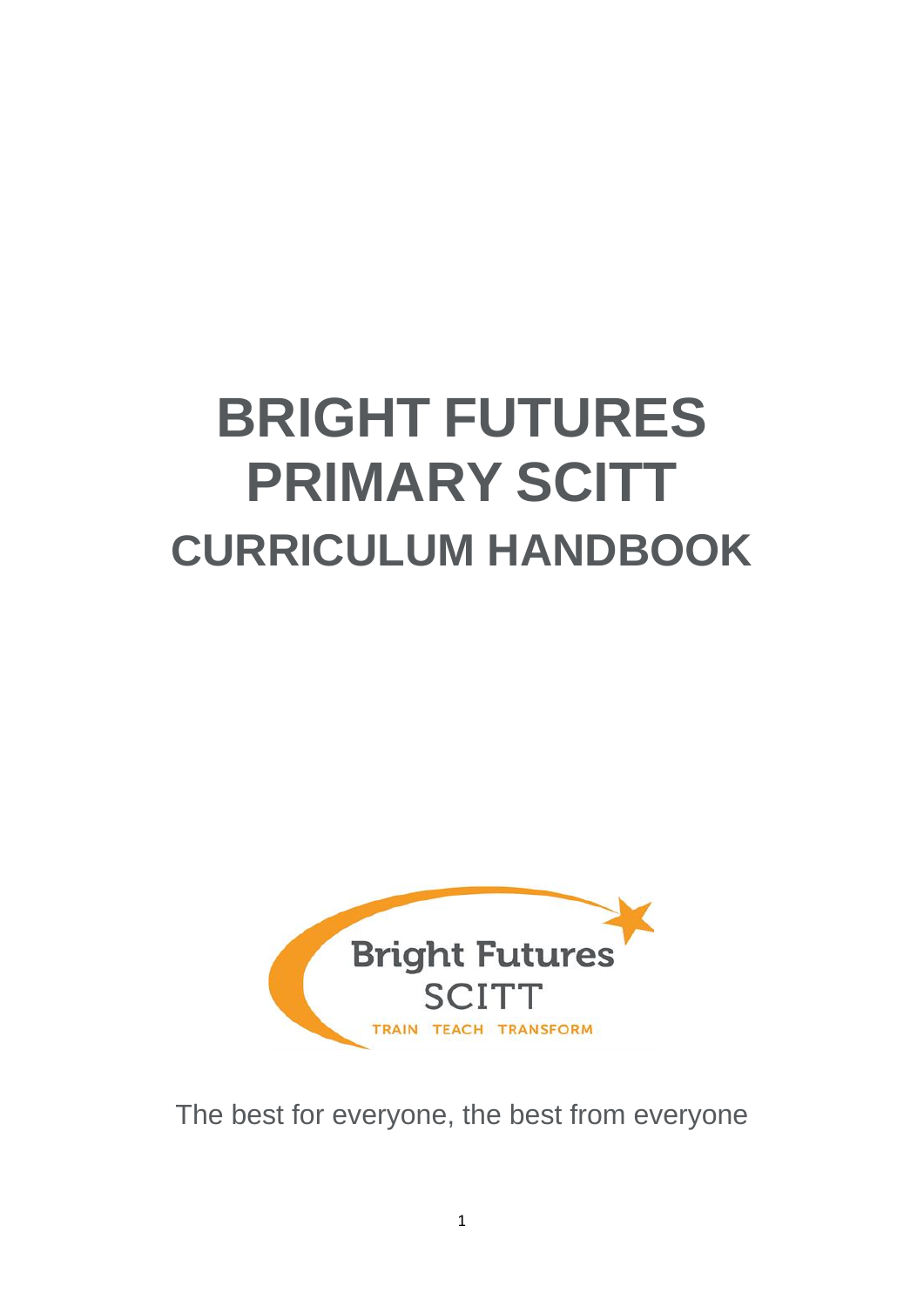# We are Bright Futures SCITT

Bright Futures SCITT is a school-led teacher training provider which sits within the Bright Futures Development Network. We are proud to be part of Bright Futures Educational Trust - a multi-academy trust made up of richly diverse schools across Greater Manchester and Blackpool. We are passionate about working together within and beyond the Trust to achieve our aspirational vision: the best *for* everyone, the best *from* everyone. We are an organisation that is underpinned by values of: community, integrity and passion. In everything we do, we remember that we are accountable to the children, families and communities that we serve.

Our trainees are immersed in schools from day one of the programme and receive high quality training from practicing subject specialists. Our mentors find that developing new teachers enriches their own practice and trainees love to be part of the school communities in our partnership. Thank you for the valuable part you play in developing future teachers and for working with Bright Futures SCITT.



Passion We take responsibility, work hard and have high aspirations.



Community

We work together for a common purpose acknowledging our diversity as strength.



Integrity We do the right things for the right reasons..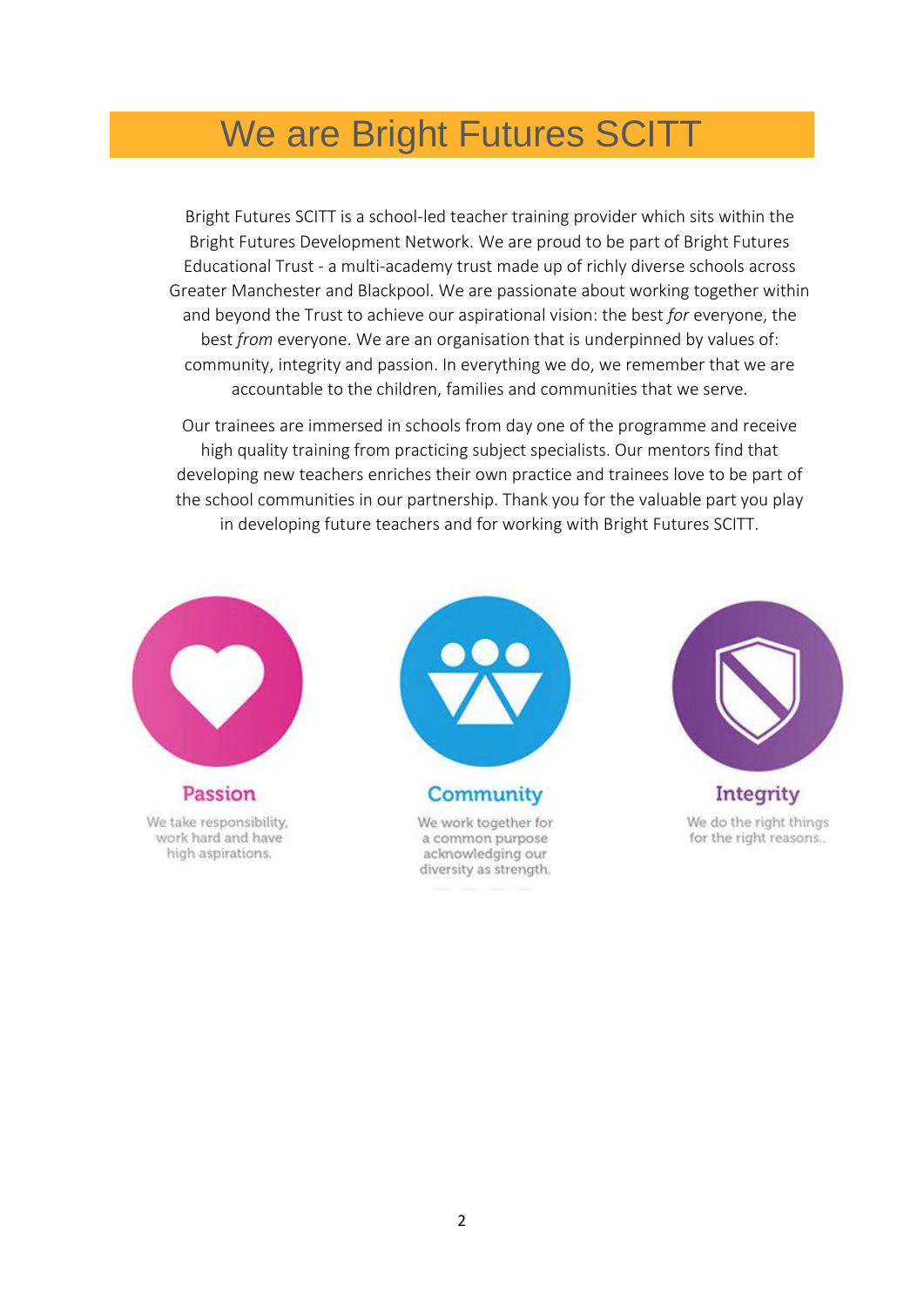# **Contents**

| Connecting the learning in the Weekly Progress Review 22-23 |  |
|-------------------------------------------------------------|--|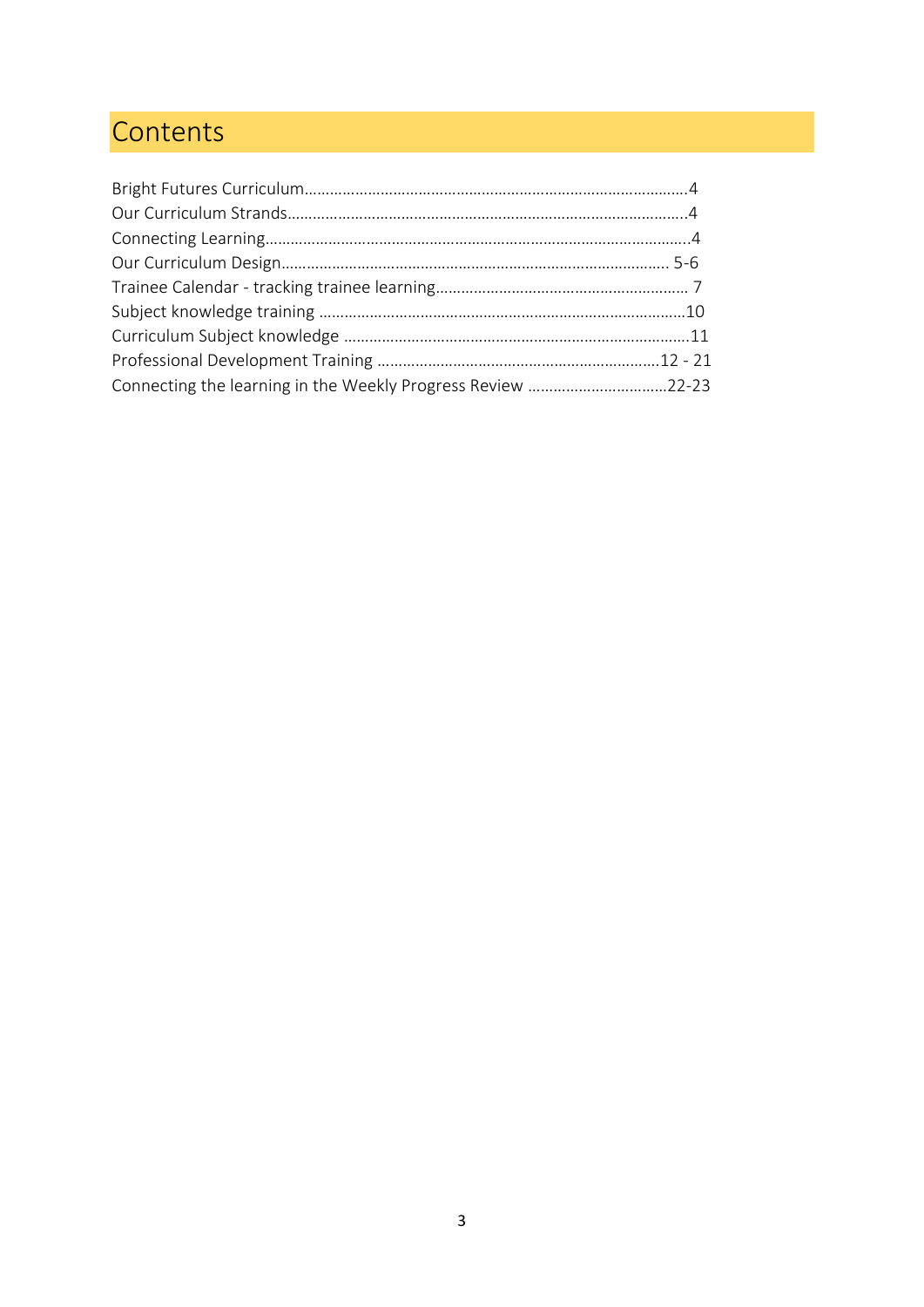# Bright Futures Curriculum

#### Our Curriculum Strands

Our curriculum is organised around 6 key strands. The first 5 are based on the core areas of the ITT Core Curriculum Framework and the final area, Mental Health is a fundamental part of our work at Bright Futures and a key strength of our programme. We use a Learn, Explore, Apply model to help Mentors and Trainees to make strong connections between what is learned in training and what is practised in the classroom. The table below shows our learning approach and our curriculum strands:

| <b>Learn Explore Apply</b> |          |            |                   |                                   |                                |  |  |  |
|----------------------------|----------|------------|-------------------|-----------------------------------|--------------------------------|--|--|--|
| <b>Behaviour</b>           | Pedagogy | Curriculum | <b>Assessment</b> | Professional<br><b>Behaviours</b> | <b>Mental</b><br><b>Health</b> |  |  |  |

## Connecting learning

Trainees, tutors, mentors and trainers all have a part to play in making connections between Centre-based and School-based learning. We help schools to do this by sharing our Curriculum Plan (see Mosaic) and we ask trainees to lead the conversation on this by sharing what they have learned with schools. Effective learning makes connections between theoretical knowledge and practical pedagogy. The table below shows the different elements of a trainee's learning experience:

| <b>Centre-based learning</b>                                                                                               |  |                                                                                                                                                                | <b>School-based learning</b>                        |  |  |  |
|----------------------------------------------------------------------------------------------------------------------------|--|----------------------------------------------------------------------------------------------------------------------------------------------------------------|-----------------------------------------------------|--|--|--|
| This usually takes the form of directed<br>training, some of which takes place at our<br>SCITT centre and some in schools. |  | School-based learning might be directed<br>training, professional dialogue, professional<br>development sessions or experiential learning<br>in the classroom. |                                                     |  |  |  |
| <b>Professional Development</b><br>Training                                                                                |  | <b>Curriculum Subject</b><br><b>Knowledge Training</b>                                                                                                         | Professional Dialogue with<br>mentor and colleagues |  |  |  |
| <b>Experiential Learning</b><br>Observation, Planning, Teaching, Reflection                                                |  |                                                                                                                                                                |                                                     |  |  |  |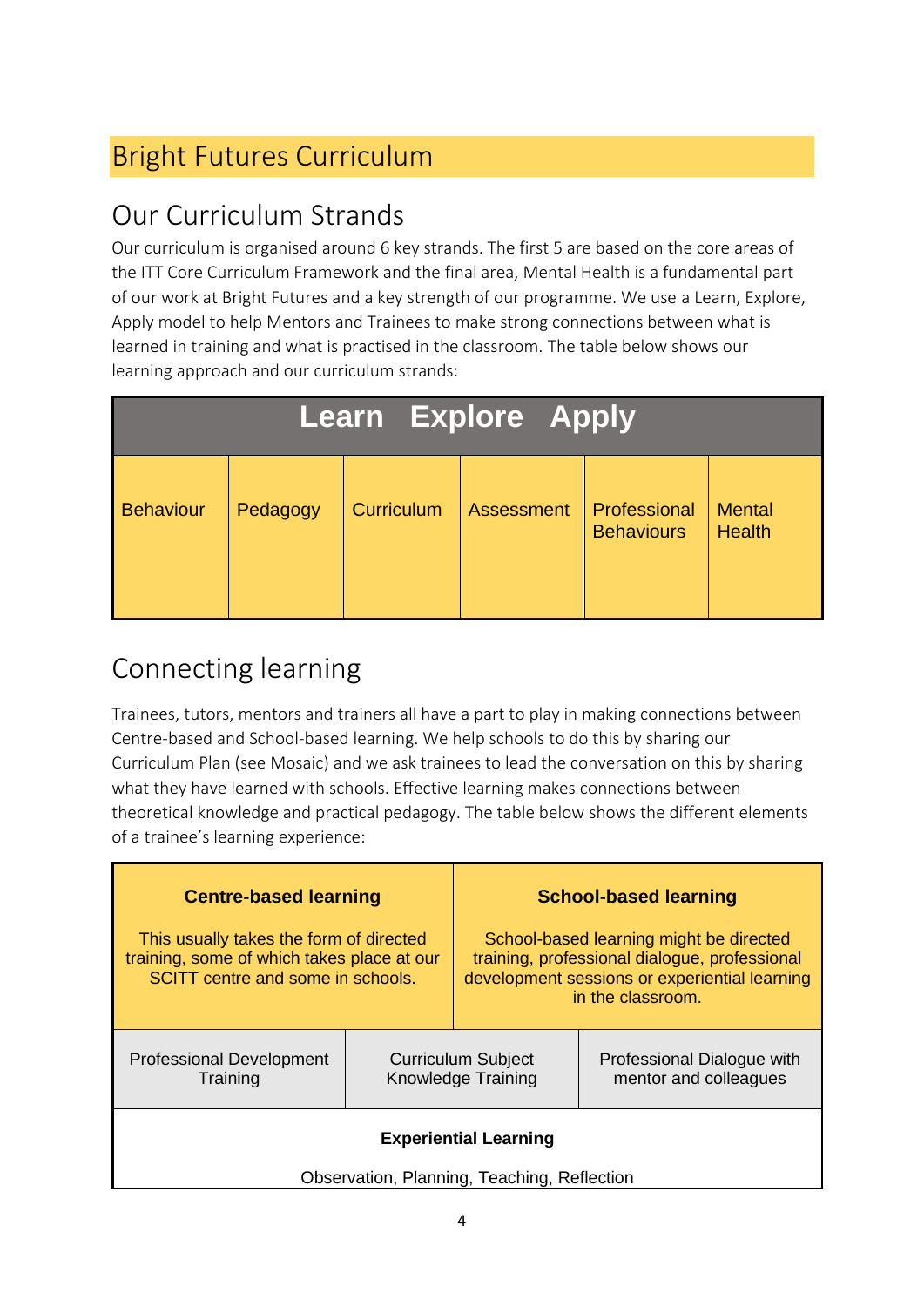## Our Curriculum Design

Our curriculum is designed to develop motivated, collaborative and learner-centred teachers who contribute effectively to schools and the teaching profession. We are committed to providing a rich, responsive and well-sequenced curriculum for our trainees which will allow them to fully meet the Teachers' Standards by the end of the programme. Mentors play a significant role in the implementation of our curriculum by supporting our trainees to Learn, Explore and Apply their centre-based learning in the classroom. The table below outlines our curriculum Intent, Implementation and Impact:

| <b>Bright Futures SCITT</b><br><b>Curriculum</b>                                      |                                                                                                                     |                                                                                                    |  |  |  |  |  |
|---------------------------------------------------------------------------------------|---------------------------------------------------------------------------------------------------------------------|----------------------------------------------------------------------------------------------------|--|--|--|--|--|
| <b>Intent</b><br>To develop teachers who are                                          |                                                                                                                     |                                                                                                    |  |  |  |  |  |
| <b>Motivated</b>                                                                      | <b>Collaborative</b>                                                                                                | <b>Learner-centred</b>                                                                             |  |  |  |  |  |
| Engaged with<br>$\bullet$<br>research<br>Reflective<br>Innovative                     | Deep, sustainable<br>$\bullet$<br>relationships<br>High levels of<br>professional conduct                           | High quality outcomes<br>for learners<br>Supportive and<br>nurturing environment<br>- all flourish |  |  |  |  |  |
| Implementation<br>Embedding knowledge into practice through collaboration with others |                                                                                                                     |                                                                                                    |  |  |  |  |  |
| Learn                                                                                 | <b>Explore</b>                                                                                                      | <b>Apply</b>                                                                                       |  |  |  |  |  |
| Centre-based<br>$\bullet$<br>Learning<br>Independent CPD                              | Guided/structured<br>$\bullet$<br>observation<br>Modelled practice<br>Professional<br>dialogue<br>Guided reflection | Apply knowledge<br>$\bullet$<br>gained through<br>learning and<br>exploration                      |  |  |  |  |  |
| <b>Impact</b><br>Motivated practitioners that motivate others                         |                                                                                                                     |                                                                                                    |  |  |  |  |  |
| <b>Teachers</b>                                                                       | <b>Children and young</b><br>people                                                                                 | <b>The Profession</b>                                                                              |  |  |  |  |  |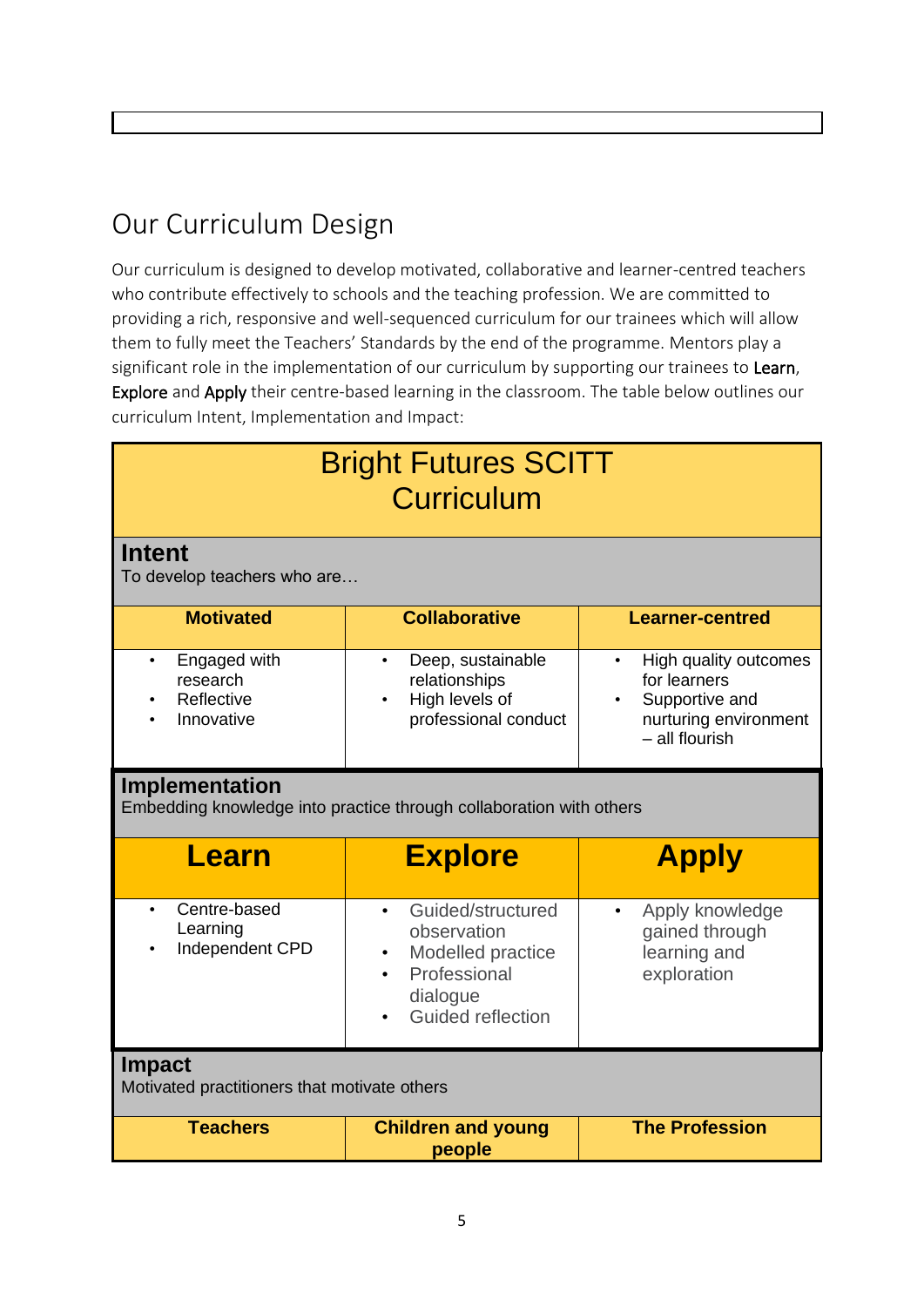| Motivated to learn<br>$\bullet$<br>and develop practice<br>Learning from and<br>$\bullet$<br>$\bullet$<br>taking part in<br>$\bullet$<br>research<br>Engaging in<br>$\bullet$<br>sustainable working<br>practices | Feel secure and<br>valued<br>Love to learn<br>Are ready to move<br>on. | Engagement with<br>research and<br>collaboration with<br>others ensures a<br>positive future for the<br>profession |
|-------------------------------------------------------------------------------------------------------------------------------------------------------------------------------------------------------------------|------------------------------------------------------------------------|--------------------------------------------------------------------------------------------------------------------|
|-------------------------------------------------------------------------------------------------------------------------------------------------------------------------------------------------------------------|------------------------------------------------------------------------|--------------------------------------------------------------------------------------------------------------------|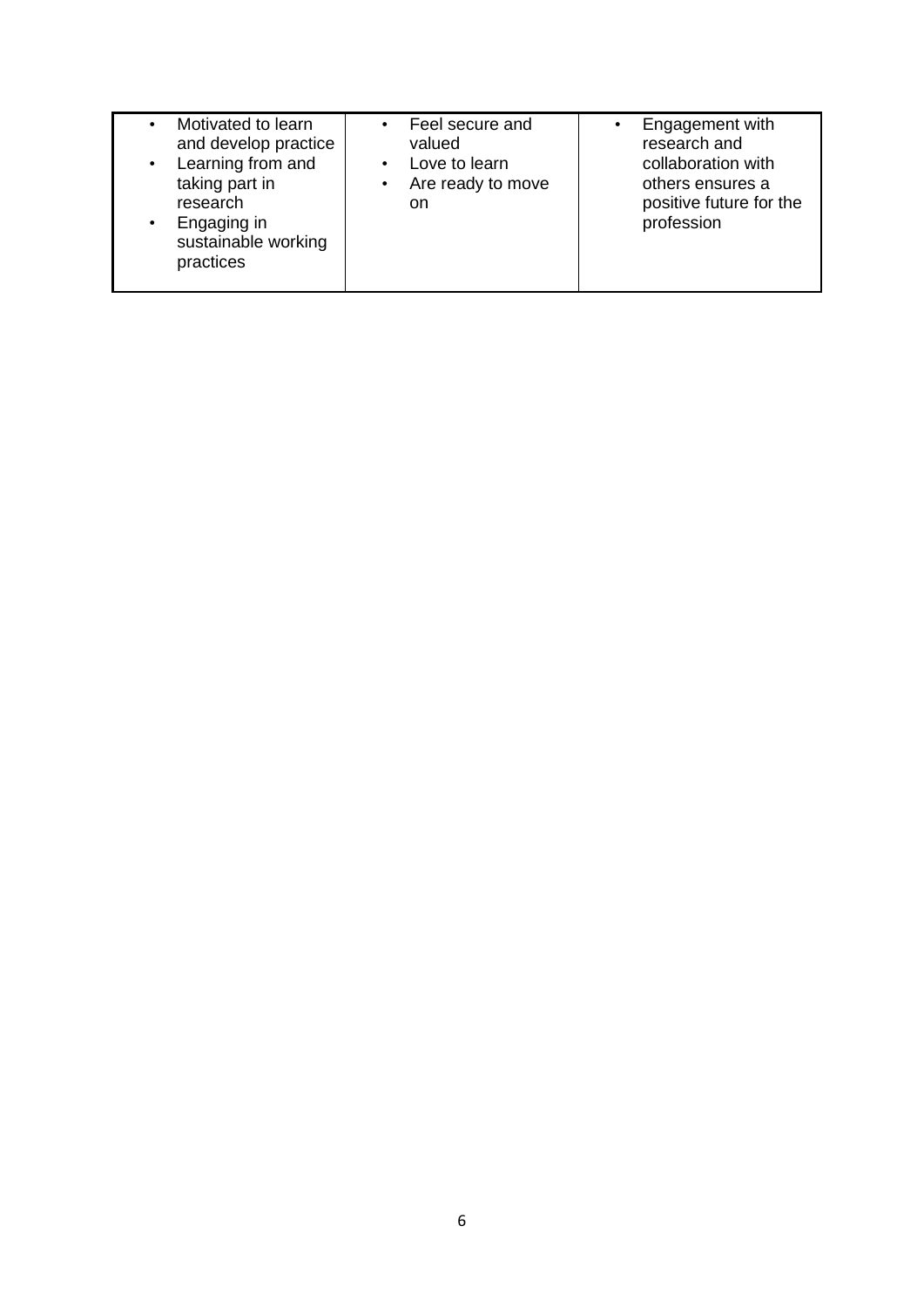#### Training Calendar – tracking trainee learning

SCITT training sessions are carefully sequenced to support trainees' development in school. This calendar is included both here and in the Placement Handbook so that Mentors are aware of the way that knowledge is sequenced in our curriculum. We ask that Mentors and Trainees use this as a guide to inform discussions and to plan lessons that build on knowledge gained in training sessions. The calendar shows both Professional Development Training and Schoolbased Curriculum Training.

\* Please note that this is a guide. The live timetable and curriculum handbook are available on Mosaic and may be subject to change.

| Term One       |                    |     |      |     |              |     |                                 |                            |
|----------------|--------------------|-----|------|-----|--------------|-----|---------------------------------|----------------------------|
|                | W/C                | Mon | Tues | Wed | <b>Thurs</b> | Fri | <b>Professional Development</b> | School-based               |
|                |                    |     |      |     |              |     | <b>Training</b>                 | <b>Curriculum Training</b> |
| $\mathbf{1}$   | $23 -$             |     |      |     |              |     | Effective observation           | Curriculum Subject         |
|                | Aug-21             |     |      |     |              |     | Planning a well-                | Training                   |
| $\overline{2}$ | $30-$              |     |      |     |              |     | structured lesson               | Early Reading and          |
|                | Aug-21             |     |      |     |              |     | Curriculum - focus on           | Phonics                    |
| 3              | 06-Sep-            |     |      |     |              |     | Foundation                      | Reading for Pleasure       |
|                | 21                 |     |      |     |              |     | Adaptive teaching for           | Effective behaviour        |
| $\overline{4}$ | 13-Sep-            |     |      |     |              |     | learners with SEND              | management                 |
| 5              | 21<br>20-Sep-      |     |      |     |              |     | How children learn              | Guided reading             |
|                | 21                 |     |      |     |              |     | Adapting teaching to            | Science $1 -$              |
| 6              | 27-Sep-            |     |      |     |              |     | meet pupil need                 | Introduction to            |
|                | 21                 |     |      |     |              |     |                                 | Primary Science            |
| $\overline{7}$ | 04-Oct-            |     |      |     |              |     |                                 | History                    |
|                | 21                 |     |      |     |              |     |                                 |                            |
| 8              | $11$ -Oct-         |     |      |     |              |     |                                 | Maths $1 -$ Teaching       |
|                | 21                 |     |      |     |              |     |                                 | for Mastery and            |
| 9              | 18-Oct-            |     |      |     |              |     |                                 | subject knowledge          |
|                | 21<br>$25$ -Oct-   |     |      |     |              |     |                                 |                            |
| 10             | 21                 |     |      |     |              |     | Setting high expectations       | Developing                 |
| 11             | 1-Nov-             |     |      |     |              |     | Teacher Identity                | Children's Writing 1       |
|                | 21                 |     |      |     |              |     | Protected characteristics       | Spelling, punctuation      |
| 12             | 8-Nov-             |     |      |     |              |     | Making accurate and             | and grammar                |
|                | 21                 |     |      |     |              |     | productive use of               | Art                        |
| 13             | $15 -$             |     |      |     |              |     | assessment                      | Maths 2 - Additive         |
|                | Nov-21             |     |      |     |              |     | Teacher Wellbeing               | reasoning and the          |
| 14             | $22 -$             |     |      |     |              |     |                                 | CPA approach               |
|                | Nov-21             |     |      |     |              |     |                                 | Maths $3-$                 |
| 15             | $29 -$<br>$Nov-21$ |     |      |     |              |     |                                 | Multiplicative             |
| 16             | 6-Dec-             |     |      |     |              |     |                                 | reasoning and              |
|                | 21                 |     |      |     |              |     |                                 | mathematical               |
| 17             | $13 -$             |     |      |     |              |     |                                 | fluency                    |
|                | Dec-21             |     |      |     |              |     |                                 | Indoor PE                  |
| 18             | $20 -$             |     |      |     |              |     |                                 |                            |
|                | $Dec-21$           |     |      |     |              |     |                                 |                            |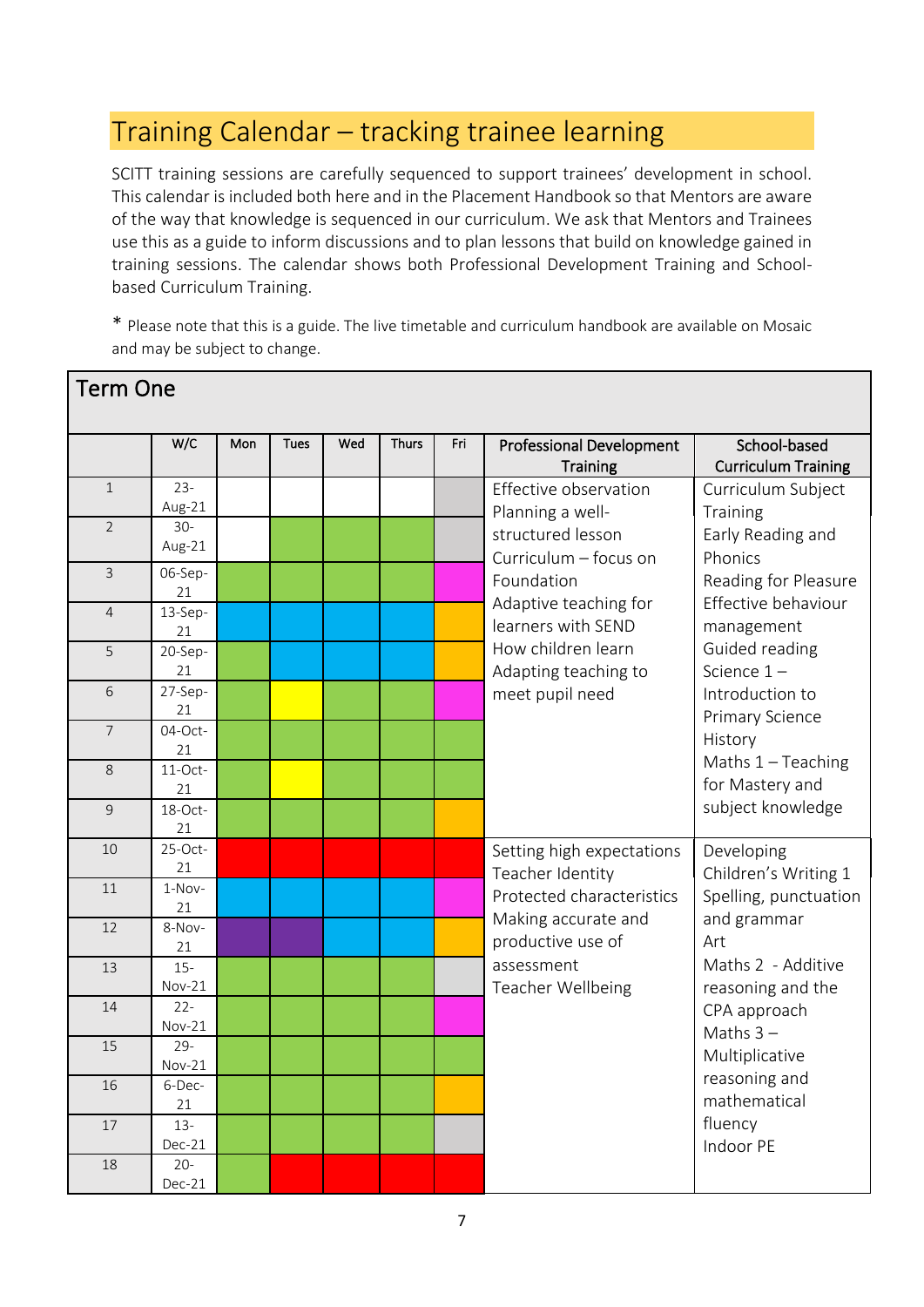| --   |  |
|------|--|
|      |  |
| ، ۱۵ |  |
|      |  |

|    | <b>Term Two</b>  |     |             |     |              |     |                               |                                |
|----|------------------|-----|-------------|-----|--------------|-----|-------------------------------|--------------------------------|
|    | W/C              | Mon | <b>Tues</b> | Wed | <b>Thurs</b> | Fri | Professional                  | <b>School-based Curriculum</b> |
|    |                  |     |             |     |              |     | <b>Development Training</b>   | <b>Training</b>                |
| 20 | 3-Jan-           |     |             |     |              |     | <b>Behaviour Clinic</b>       | Science 2 - Working            |
|    | 22               |     |             |     |              |     | <b>Employability Day</b>      | scientifically in the          |
| 21 | $10$ -Jan-<br>22 |     |             |     |              |     | Planning effectively in       | Primary classroom              |
| 22 | $17$ -Jan-       |     |             |     |              |     | a new key stage               | Geography                      |
|    | 22               |     |             |     |              |     | Adaptive teaching for         | English 5 - Developing         |
| 23 | 24-Jan-          |     |             |     |              |     | <b>EAL</b> learners           | Children's Writing             |
|    | 22               |     |             |     |              |     | LGBTQ+ and sexism in          | Maths 4 - Fractional           |
| 24 | 31-Jan-          |     |             |     |              |     | school                        | reasoning                      |
|    | 22               |     |             |     |              |     |                               | Maths 5 - Geometric            |
| 25 | 7-Feb-           |     |             |     |              |     |                               | reasoning and learning         |
|    | 22               |     |             |     |              |     |                               | theories                       |
| 26 | $14 -$           |     |             |     |              |     |                               |                                |
|    | Feb-22           |     |             |     |              |     |                               |                                |
| 27 | $21 -$           |     |             |     |              |     | Understanding the             | Science 3                      |
|    | Feb-22           |     |             |     |              |     | pastoral role                 | Religious Education and        |
| 28 | $28 -$           |     |             |     |              |     | PSHE and Citizenship          | Collective Worship             |
|    | Feb-22           |     |             |     |              |     | Effective                     | Computing                      |
| 29 | 7-Mar-<br>22     |     |             |     |              |     | communication and             | Design Technology              |
| 30 | $14 -$           |     |             |     |              |     | parental engagement           | Outdoor PE                     |
|    | Mar-             |     |             |     |              |     | Childhood Trauma              |                                |
|    | 22               |     |             |     |              |     | <b>Emotional intelligence</b> |                                |
| 31 | $21 -$           |     |             |     |              |     | Evidence-informed             |                                |
|    | Mar-             |     |             |     |              |     | practice and                  |                                |
|    | 22               |     |             |     |              |     | professional learning         |                                |
| 32 | $28 -$           |     |             |     |              |     |                               |                                |
|    | Mar-<br>22       |     |             |     |              |     |                               |                                |
| 33 | 4-Apr-           |     |             |     |              |     |                               |                                |
|    | 22               |     |             |     |              |     |                               |                                |

| <b>Term Three</b> |        |     |             |     |              |     |                             |                         |
|-------------------|--------|-----|-------------|-----|--------------|-----|-----------------------------|-------------------------|
|                   | W/C    | Mon | <b>Tues</b> | Wed | <b>Thurs</b> | Fri | Professional                | School-based Curriculum |
|                   |        |     |             |     |              |     | <b>Development Training</b> | <b>Training</b>         |
| 34                | $11 -$ |     |             |     |              |     | Preparing for               | Languages               |
|                   | Apr-22 |     |             |     |              |     | moderation                  |                         |
| 35                | $18 -$ |     |             |     |              |     |                             |                         |
|                   | Apr-22 |     |             |     |              |     |                             |                         |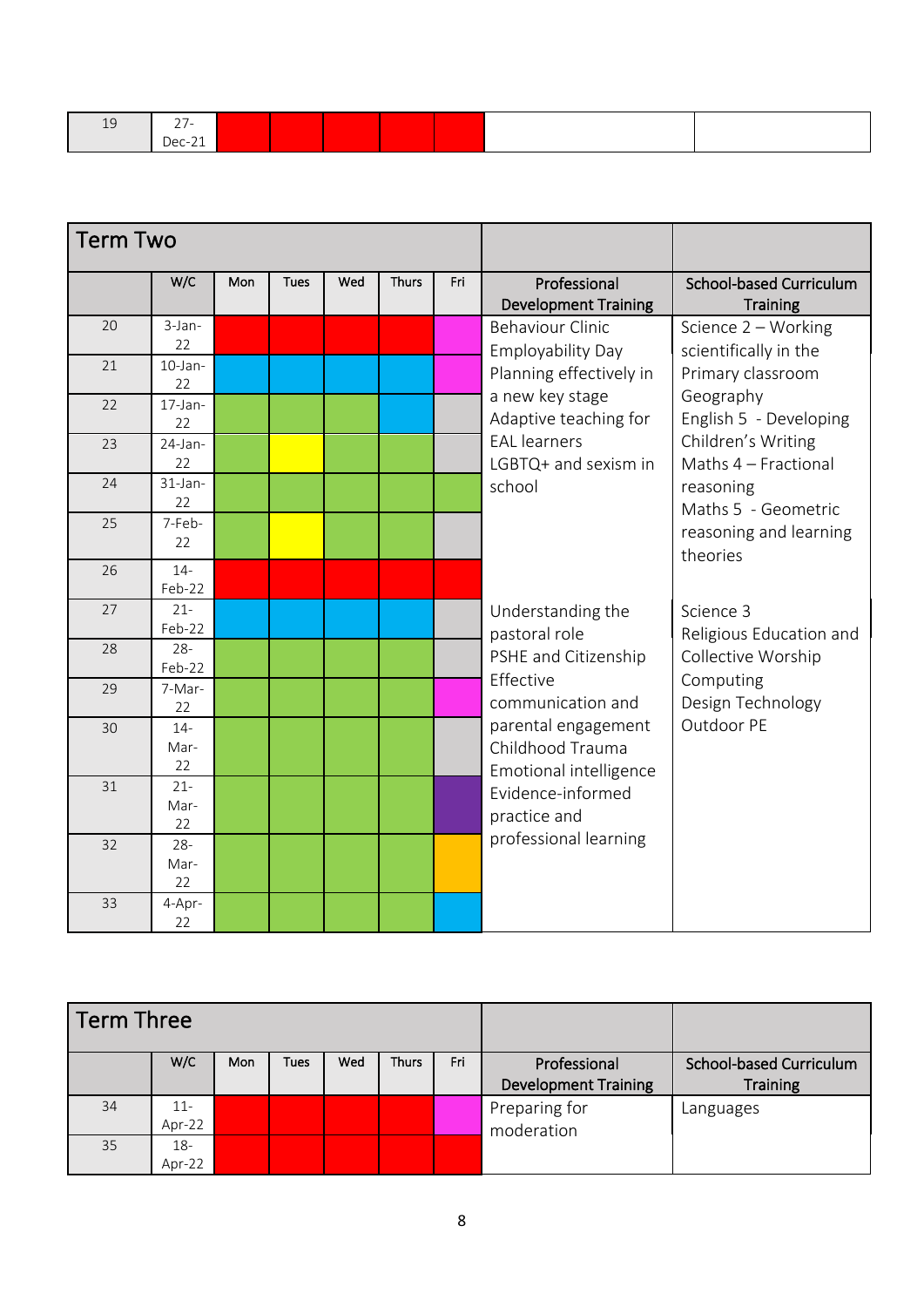| 36 | $25 -$<br>Apr-22 |  |  | Early Career        |  |
|----|------------------|--|--|---------------------|--|
| 37 | 2-May-           |  |  | Framework           |  |
|    | 22               |  |  | Career Entry        |  |
| 38 | 9-May-           |  |  | Development Profile |  |
|    | 22               |  |  |                     |  |
| 39 | $16-$            |  |  |                     |  |
|    | May-             |  |  |                     |  |
|    | 22               |  |  |                     |  |
| 40 | $23 -$           |  |  |                     |  |
|    | May-             |  |  |                     |  |
|    | 22               |  |  |                     |  |
| 41 | $30-$            |  |  |                     |  |
|    | May-<br>22       |  |  |                     |  |
| 42 | 6-Jun-           |  |  |                     |  |
|    | 22               |  |  |                     |  |
| 43 | $13 -$           |  |  |                     |  |
|    | $Jun-22$         |  |  |                     |  |
| 44 | $20 -$           |  |  |                     |  |
|    | $Jun-22$         |  |  |                     |  |

## CALENDAR KEY

| SCITT DAYS 180 days on programme                           | Primary 3- | Primary 5-11 |
|------------------------------------------------------------|------------|--------------|
|                                                            |            |              |
| Placement                                                  | 110        | 115          |
| Enhancement                                                | 6          | 6            |
| Enrichment                                                 | 4          | 4            |
| School-based training                                      | 26         | 26           |
| <b>Early Primary Training AGGS</b>                         | 6          |              |
| Whole Cohort Professional Development Training AGGS        | 13         | 13           |
| <b>Primary Only Professional Development Training AGGS</b> | 6          | 6            |
| <b>PGCE</b>                                                | $8(+1)$    | $8(+1)$      |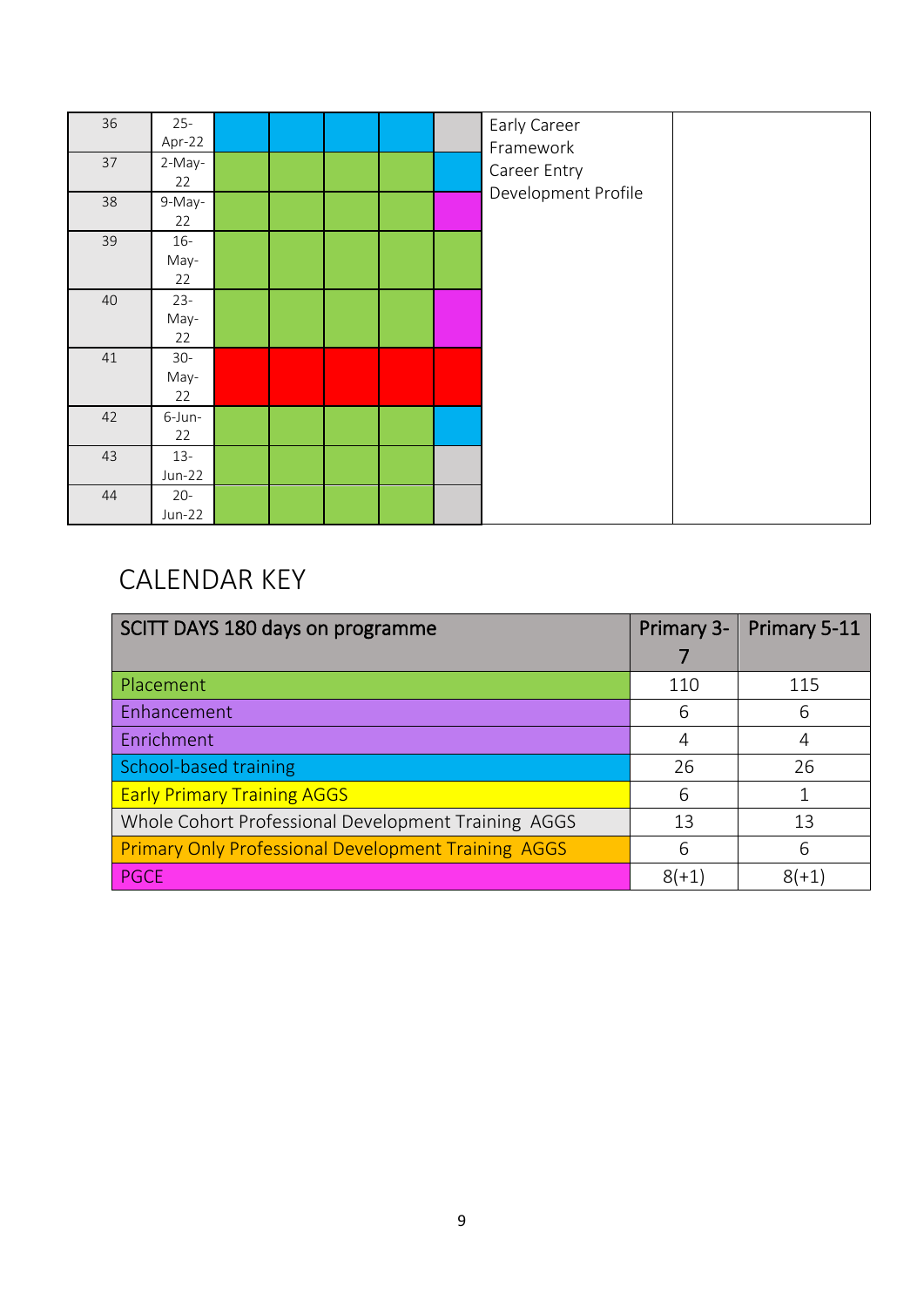### Subject Knowledge Training

### Quality Teaching

Our Subject Knowledge Training is planned and delivered by experienced practitioners in our partner schools. Our training is underpinned by a shared understanding of what quality teaching means:

- Having high expectations for all learners
- Lessons should be planned and sequenced to build knowledge and skills over time
- Lessons are informed by sound subject knowledge
- Content is presented clearly, promoting appropriate discussion
- Learners' understanding is checked systematically, misconceptions accurately identified and clear, direct feedback provided
- Teaching is adapted as necessary without unnecessarily elaborate or differentiated approaches
- Assessment is used effectively to help learners embed and use knowledge fluently or to check understanding and inform teaching
- The environment and resources used allow a focus on learning without creating workload

#### Training Session Content

Each of our curriculum subject areas is delivered by a subject specialist and includes the following elements:

| <b>National Curriculum Overview</b> | Navigating the National Curriculum for the subject                              |
|-------------------------------------|---------------------------------------------------------------------------------|
|                                     | Understanding National Curriculum aims and what<br>they might mean for planning |
| Key concerns or challenges of the   | Any specific challenges associated with teaching                                |
| subject                             | the subject and national attainment trends                                      |
| Subject-specific pedagogy           | Effective approaches for teaching this particular                               |
|                                     | subject. Might be types of modelling, worked                                    |
|                                     | examples, specific methods etc.                                                 |
| Addressing common misconceptions    | How to identify and address common                                              |
|                                     | misconceptions                                                                  |
|                                     |                                                                                 |
|                                     | Assessment techniques for identifying                                           |
|                                     | misconceptions                                                                  |
| Sequencing lessons to build         | Examples of lesson sequencing – might be block                                  |
| knowledge and skills over time      | planning or medium-term planning.                                               |
|                                     |                                                                                 |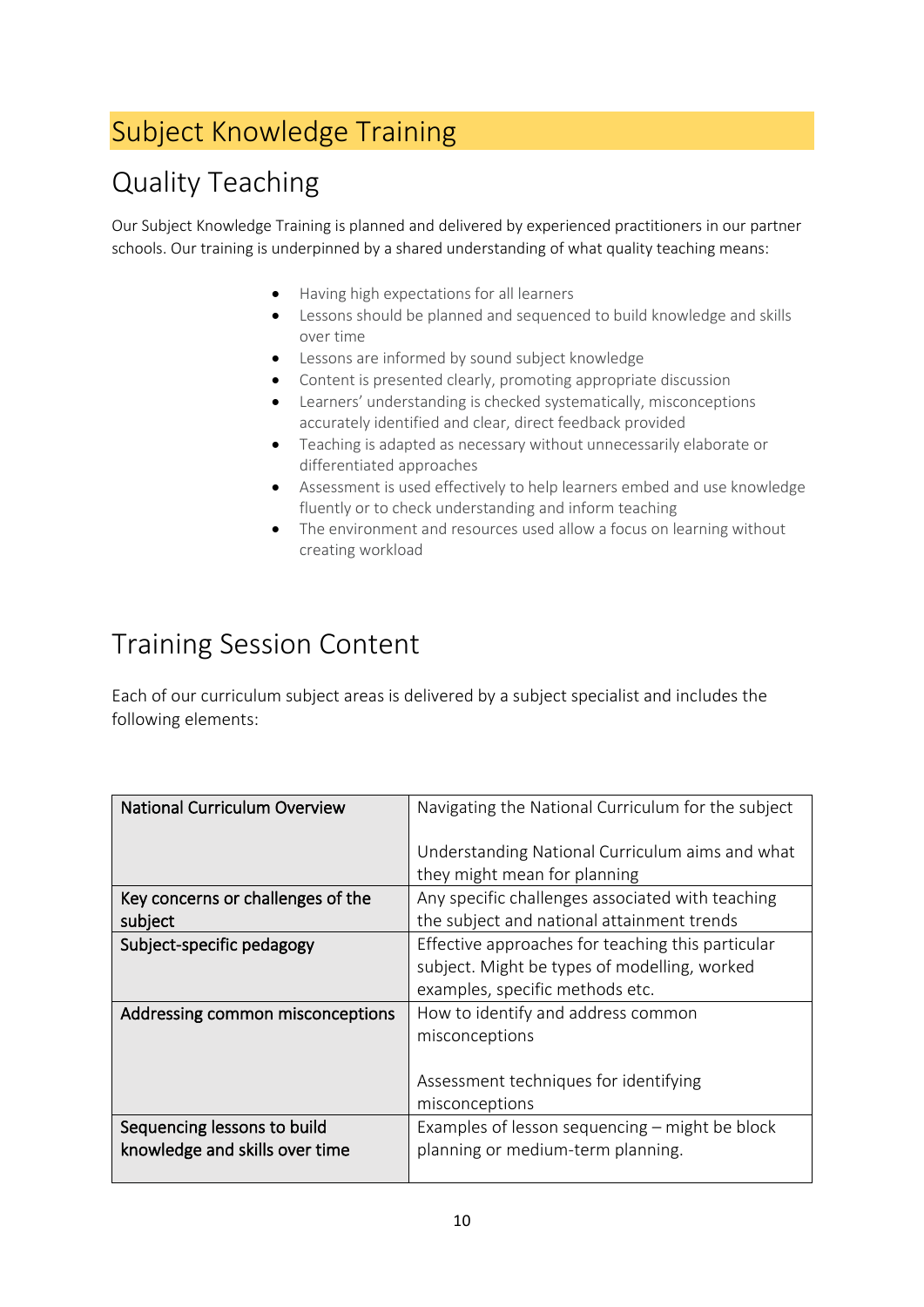|                             | How to break content down into appropriately<br>sequenced steps.               |
|-----------------------------|--------------------------------------------------------------------------------|
| Subject-specific assessment | Using assessment to check understanding and<br>promote further learning        |
| <b>Further Reading</b>      | Each session includes suggested follow-up -<br>reading, reflection or activity |

#### Curriculum Subject Knowledge

We see subject knowledge as key to providing a quality education. Here are the ways that we support our trainees to develop their curriculum subject knowledge. Mentors can support trainees in this by sharing resources and knowledge that they have gained as an experienced teacher and through professional dialogue.

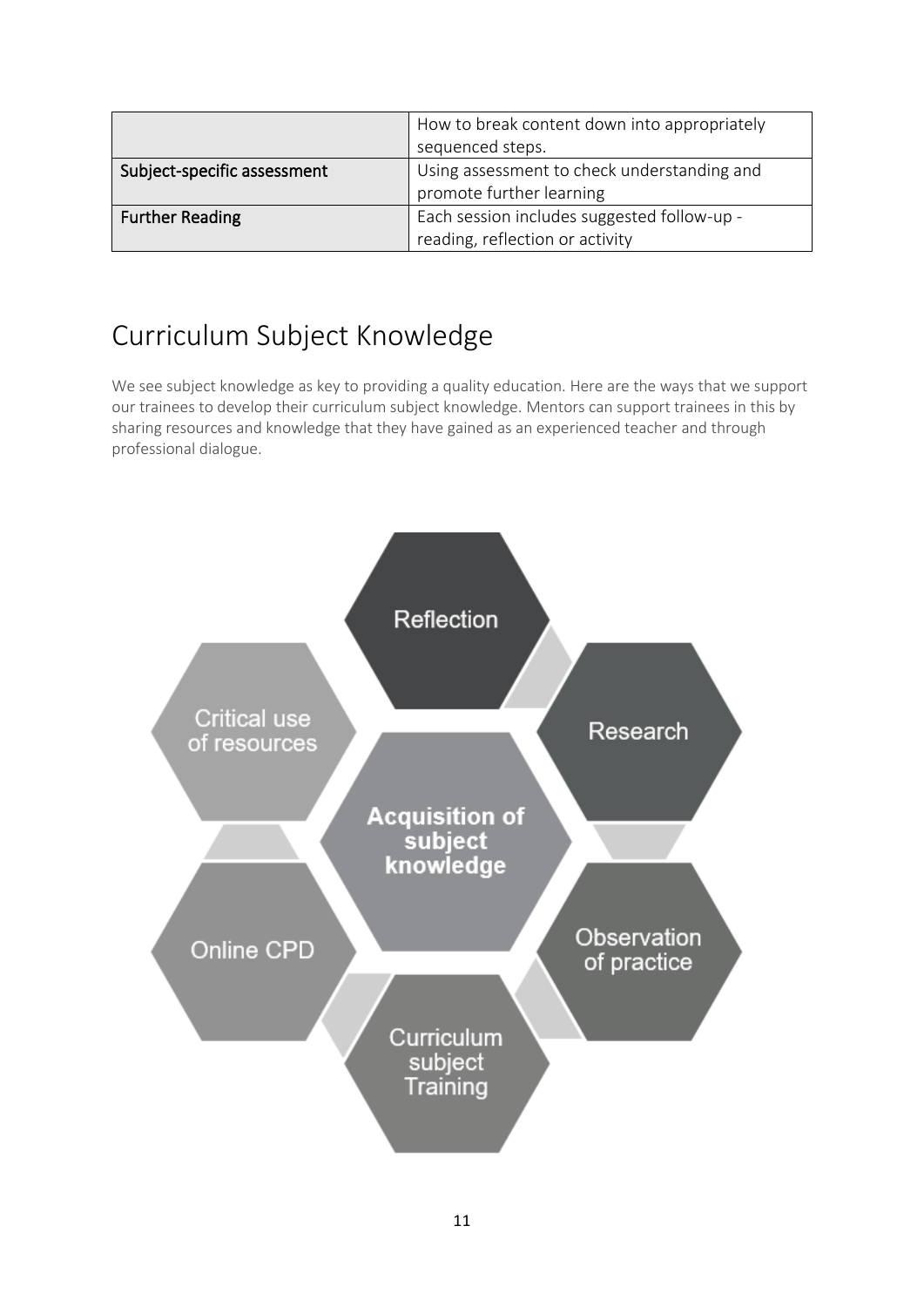#### Professional Development Training

The following map shows our Professional Development Training throughout the SCITT programme. Some sessions are whole cohort sessions, some Primary Only and some Early Primary Only. The sessions are carefully sequenced to allow trainees to acquire and develop their knowledge throughout the year. Drawing on the 6 curriculum strands, knowledge is revisited and extended to ensure that it is retained effectively. We use the Learn, Explore, Apply approach in training to encourage trainees to make effective connections between their professional development training and their classroom practice. Each session is based on current and relevant research and trainees are encouraged to engage critically with research throughout the programme. Suggested follow-up tasks offer trainees the opportunity to explore and apply their learning. Giving trainees choice in this allows them to address their own individual training need and manage workload.

| <b>Bright Futures SCITT</b>                          |                                                                |                                                                                          |                                    |                                               |                                                                                                                                                                               |
|------------------------------------------------------|----------------------------------------------------------------|------------------------------------------------------------------------------------------|------------------------------------|-----------------------------------------------|-------------------------------------------------------------------------------------------------------------------------------------------------------------------------------|
| <b>Professional Development Training Session Map</b> |                                                                |                                                                                          |                                    |                                               |                                                                                                                                                                               |
|                                                      | <b>Wk. Date Session Title</b>                                  | <b>Session Content</b>                                                                   | <b>Curriculum</b><br><b>Strand</b> | <b>Core Content</b><br><b>Area</b>            | <b>Suggested follow-up</b>                                                                                                                                                    |
| 23 <br><b>Aug</b><br> 21                             | Understanding the<br>professional role of a<br>trainee teacher | Handbook overview<br>Elements of a lesson<br>Making effective use of<br>observation time | Professional<br><b>Behaviours</b>  | Professional<br><b>Behaviours</b><br>Pedagogy | Plan a series of observations<br>$\bullet$<br>Evaluate observed lessons<br>Reflect on observed practice<br>Specific focus on behaviour and<br>classroom management strategies |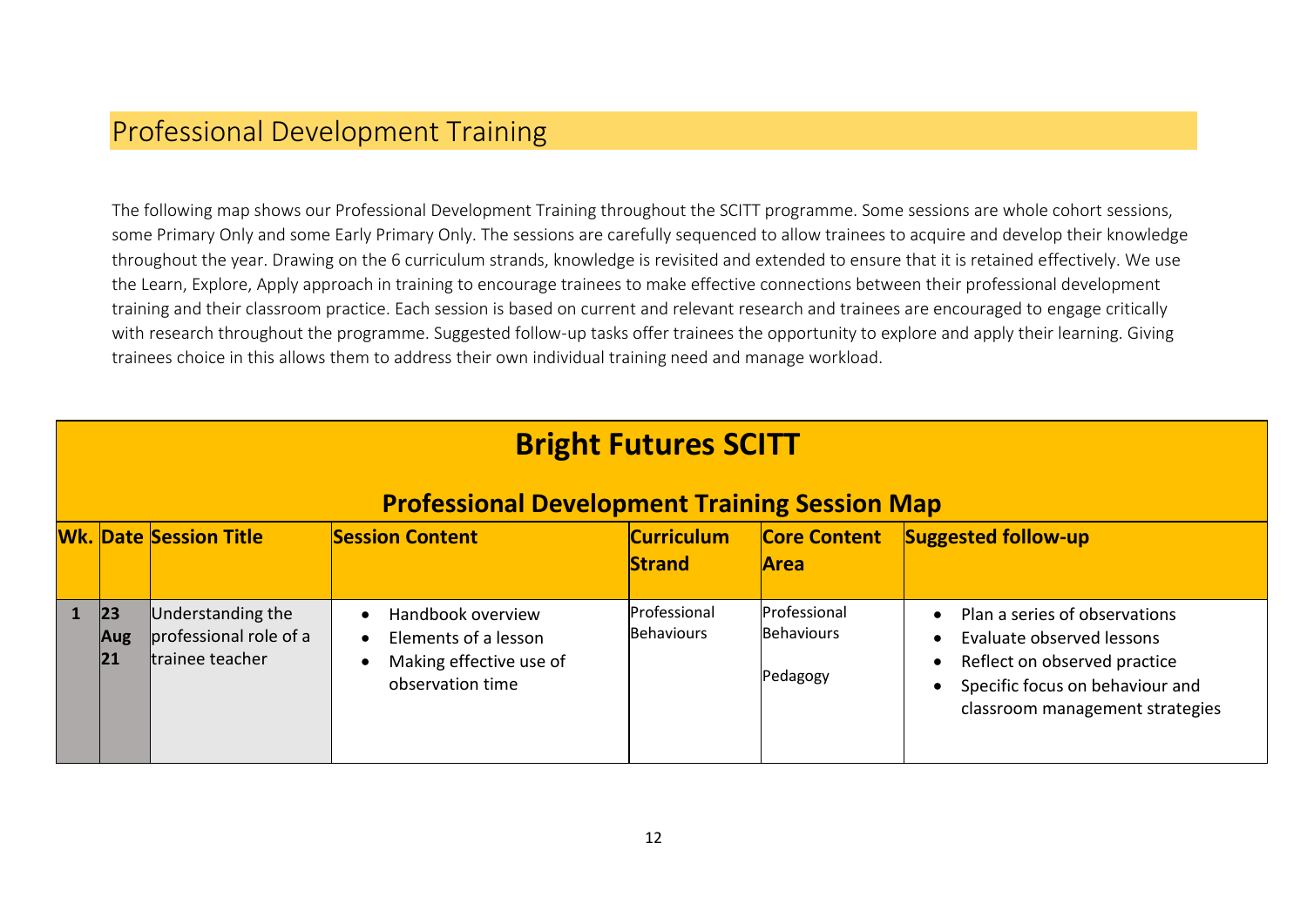| 2 <sup>1</sup>          | 30 <br>Aug<br> 21       | Introduction to Bright<br>Futures<br>Understanding your<br>school and making a<br>contribution to the<br>wider school life | <b>Understanding Bright Futures</b><br>values<br><b>Establishing positive</b><br>relationships<br>Making a positive contribution<br>to the wider life of the school                                                                                                                                                                                                                                                                                   | Professional<br><b>Behaviours</b>                           | Professional<br><b>Behaviours</b>                      | Find out more about your school using<br>the website, Ofsted reports and talking<br>to staff.<br>Identify opportunities for making a<br>positive contribution (likely to be<br>ongoing)                                                                                                                                                                                                                                                                                                                                                                                     |
|-------------------------|-------------------------|----------------------------------------------------------------------------------------------------------------------------|-------------------------------------------------------------------------------------------------------------------------------------------------------------------------------------------------------------------------------------------------------------------------------------------------------------------------------------------------------------------------------------------------------------------------------------------------------|-------------------------------------------------------------|--------------------------------------------------------|-----------------------------------------------------------------------------------------------------------------------------------------------------------------------------------------------------------------------------------------------------------------------------------------------------------------------------------------------------------------------------------------------------------------------------------------------------------------------------------------------------------------------------------------------------------------------------|
| $\overline{\mathbf{4}}$ | 17<br><b>Sep</b><br> 21 | <b>PRIMARY ONLY</b><br>Subject and curriculum                                                                              | Understanding subject and<br>curriculum knowledge as a<br>professional responsibility<br>Developing sound subject<br>knowledge and a critical<br>understanding of subject and<br>curriculum developments<br>Developing a knowledge of<br>subject-specific pedagogy<br>including common<br>misconceptions, associated<br>challenges and effective<br>classroom practice.<br>Developing subject specialism<br>and promoting interest in your<br>subject | Curriculum<br>Pedagogy<br>Professional<br><b>Behaviours</b> | Subject and<br>curriculum<br><b>Classroom Practice</b> | Focus on a subject of interest to you.<br>Talk to the subject lead and reflect on<br>both curriculum and school policy in<br>this area<br>Research and join one or two subject<br>$\bullet$<br>associations that are of interest to you.<br>Find out more from:<br>https://www.subjectassociations.org.uk<br>Identify a subject that you find<br>challenging. Talk to the subject lead and<br>your mentor to identify the specific<br>challenges of teaching that subject to<br>your year group. How will you identify<br>the common misconceptions you might<br>encounter? |
|                         |                         | Adaptive teaching:<br><b>Focus on SEND</b><br>learners                                                                     | Understanding the SEND code<br>of practice                                                                                                                                                                                                                                                                                                                                                                                                            | Pedagogy                                                    | <b>High expectations</b>                               | Speak to the school SENCO to find out<br>more about the role and the school's<br>approach                                                                                                                                                                                                                                                                                                                                                                                                                                                                                   |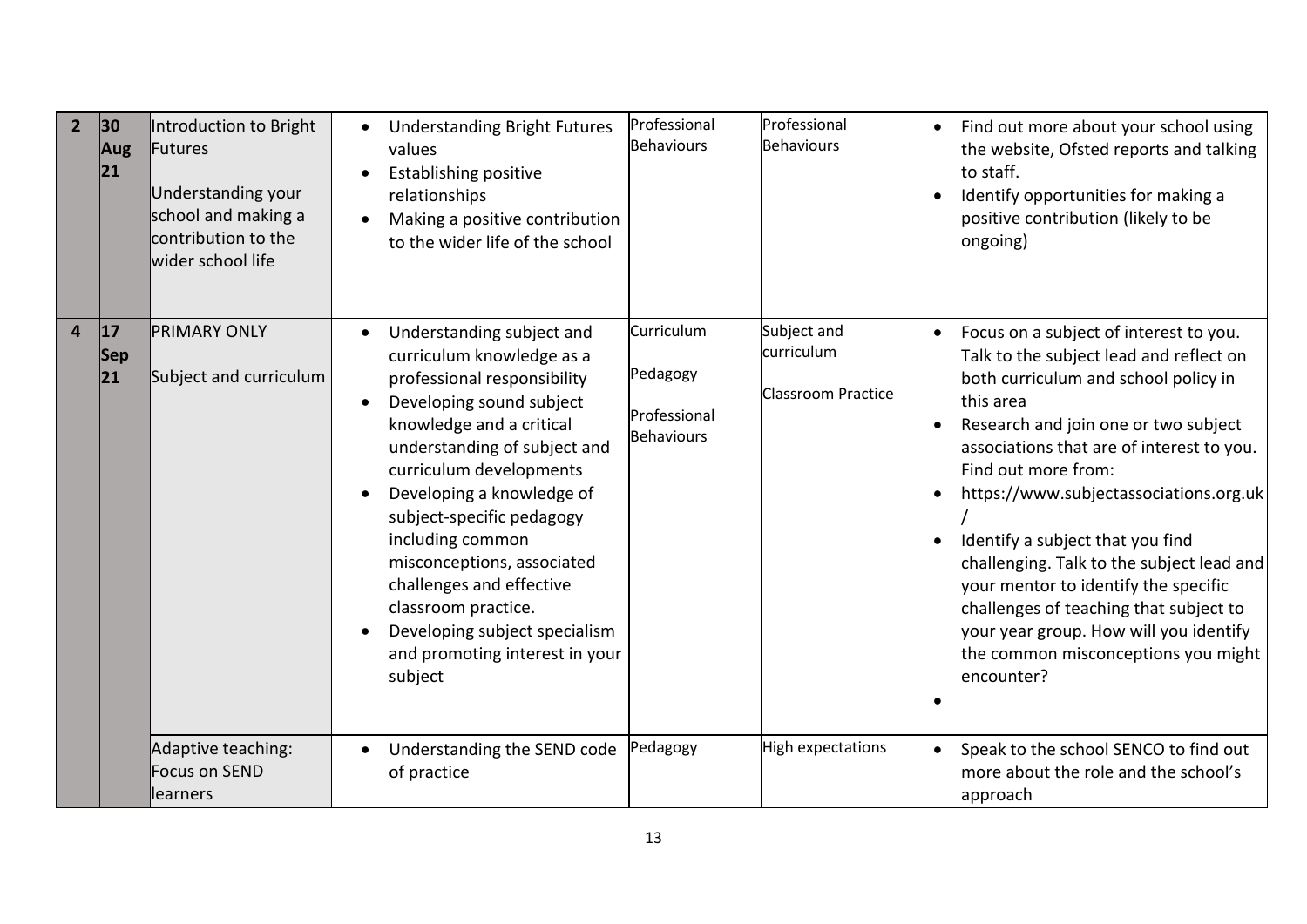|   |                    |                                                   | <b>Education and Healthcare</b><br>plans - purpose and impact<br>Understanding a range of<br>learning needs from moderate<br>to profound<br>Identifying barriers to learning<br>Adapting practice to engage<br>and support learners with<br><b>SEND</b><br>Classroom visits and access to<br>music and sensory rooms |                       | Adaptive Teaching<br><b>Classroom Practice</b>                                                               | Read the SEND policy for your school<br>and identify what this means for your<br>classroom practice<br>Reflect on your practice and the<br>practice you observe in school - how<br>can SEND provision be more inclusive?                                                                                                                                                                                                                                    |
|---|--------------------|---------------------------------------------------|----------------------------------------------------------------------------------------------------------------------------------------------------------------------------------------------------------------------------------------------------------------------------------------------------------------------|-----------------------|--------------------------------------------------------------------------------------------------------------|-------------------------------------------------------------------------------------------------------------------------------------------------------------------------------------------------------------------------------------------------------------------------------------------------------------------------------------------------------------------------------------------------------------------------------------------------------------|
| 5 | 24 <br>Sept<br> 21 | <b>PRIMARY ONLY</b><br>How do children<br>llearn? | Understanding the factors that Pedagogy<br>shape and influence children's<br>learning<br>Overview of the evidence base<br>Understanding metacognition<br>and self-regulated learning<br>Creating a classroom culture<br>where learning is valued and<br>children understand how to<br>learn.                         | Classroom<br>Practice | <b>High expectations</b><br><b>Adaptive Teaching</b><br><b>Classroom Practice</b><br>Assessment<br>Behaviour | Read:<br>$\bullet$<br>https://educationendowmentfoundatio<br>n.org.uk/tools/guidance-<br>reports/metacognition-and-self-<br>regulated-learning/<br>Reflect: Consider those children in your<br>class that struggle to regulate their own<br>learning and identify strategies that you<br>might use to overcome barriers to<br>learning<br>Observe other classes in the school to<br>build a picture of the ways that<br>teachers create a classroom culture |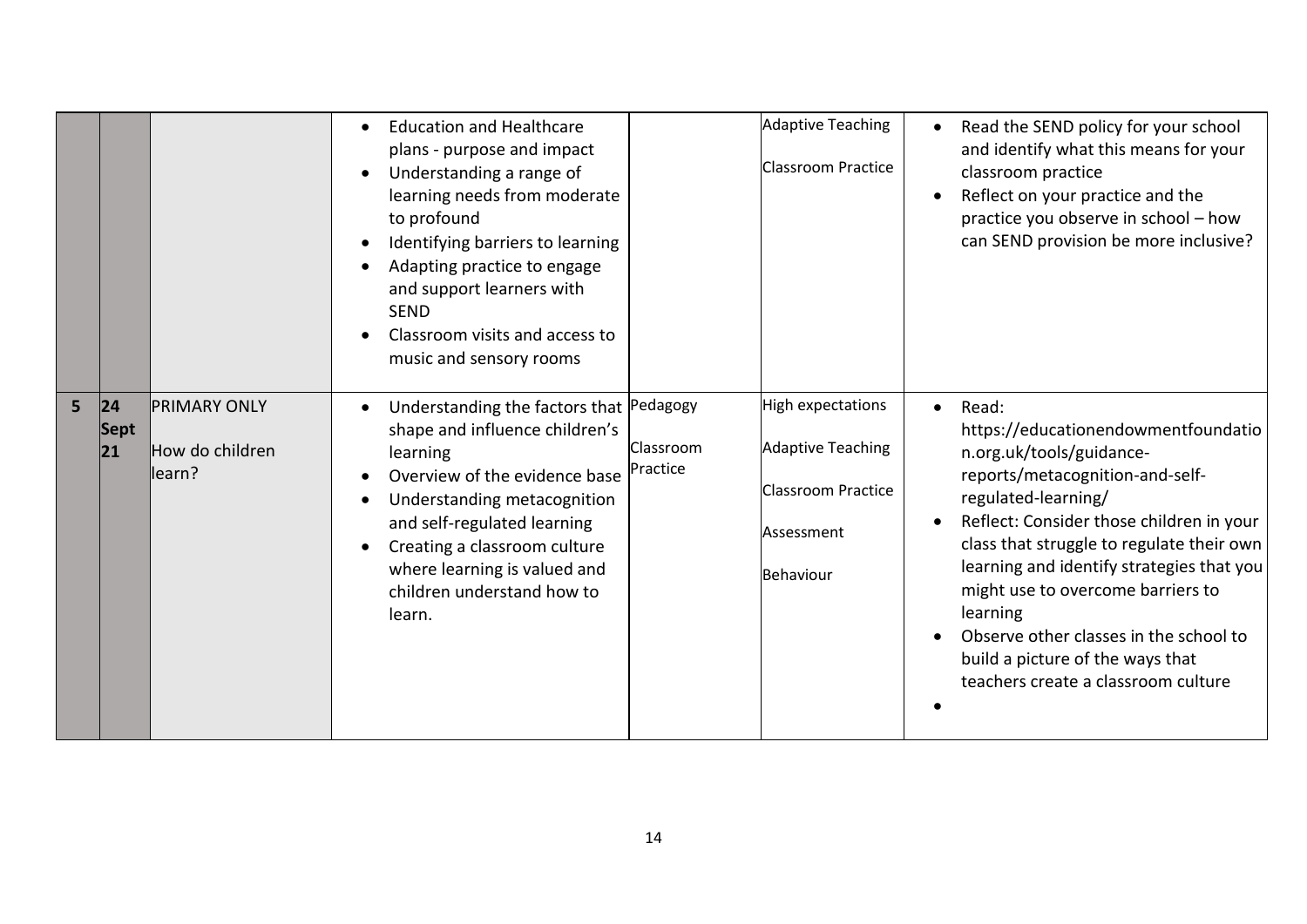| 6 | 28<br><b>Sept</b><br> 21 | <b>EARLY PRIMARY ONLY</b><br>Child Development and<br>Communication | Developing a critical<br>understanding the early years<br>curriculum<br>Securing knowledge around<br>$\bullet$<br>early childhood, development<br>(including the importance of<br>attachment) and how young<br>children learn/develop.<br>Understanding effective<br>$\bullet$<br>observation, planning and<br>assessment processes to<br>ensure successful learning for<br>all children.         | Curriculum<br>Pedagogy | Subject and<br>curriculum<br><b>Classroom Practice</b><br>Assessment<br>Classroom practice | Read: 7 of the Best-Known Theories of<br><b>Child Development (verywellmind.com)</b><br>Choose 1 or 2 of the main childhood<br>theorists to research in more depth<br>about.<br>Using what you have found out, reflect<br>on how this might impact on your own<br>practice. What approaches from your<br>chosen theorist/theory might be<br>successfully applied to your own<br>setting?                                                                                                                                                                                                          |
|---|--------------------------|---------------------------------------------------------------------|---------------------------------------------------------------------------------------------------------------------------------------------------------------------------------------------------------------------------------------------------------------------------------------------------------------------------------------------------------------------------------------------------|------------------------|--------------------------------------------------------------------------------------------|---------------------------------------------------------------------------------------------------------------------------------------------------------------------------------------------------------------------------------------------------------------------------------------------------------------------------------------------------------------------------------------------------------------------------------------------------------------------------------------------------------------------------------------------------------------------------------------------------|
| 8 | 12 <br>Oct<br> 21        | <b>PRIMARY and EYT</b><br>Early Literacy &<br>Numeracy              | Overview of the early years<br>$\bullet$<br>literacy and mathematics<br>curriculum and how this<br>provides firm foundations for<br>practice in KS1/KS2.<br>Understanding the teaching of<br>early communication and<br>language, reading and writing<br>and what this looks like in<br>practice.<br>Understanding appropriate<br>strategies for the successful<br>teaching of early mathematics. | Curriculum<br>Pedagogy | Subject and<br>curriculum<br><b>Classroom Practice</b>                                     | Read the following reports from the<br><b>Education Endowment Foundation</b><br>(EEF): Improving behaviour in schools<br>(educationendowmentfoundation.org.u<br>k) Improving Literacy in Key Stage 1<br><b>Education Endowment Foundation</b><br><b>EEF</b> and Improving communication,<br>North Yorkshire Coast Research School<br>Reflect: Choose 1 or 2 strategies<br>highlighted in the reports for both<br>literacy and mathematics. Thinking of<br>children in your own class, why might it<br>be important that this practice has been<br>embedded first within Nursery and<br>Reception? |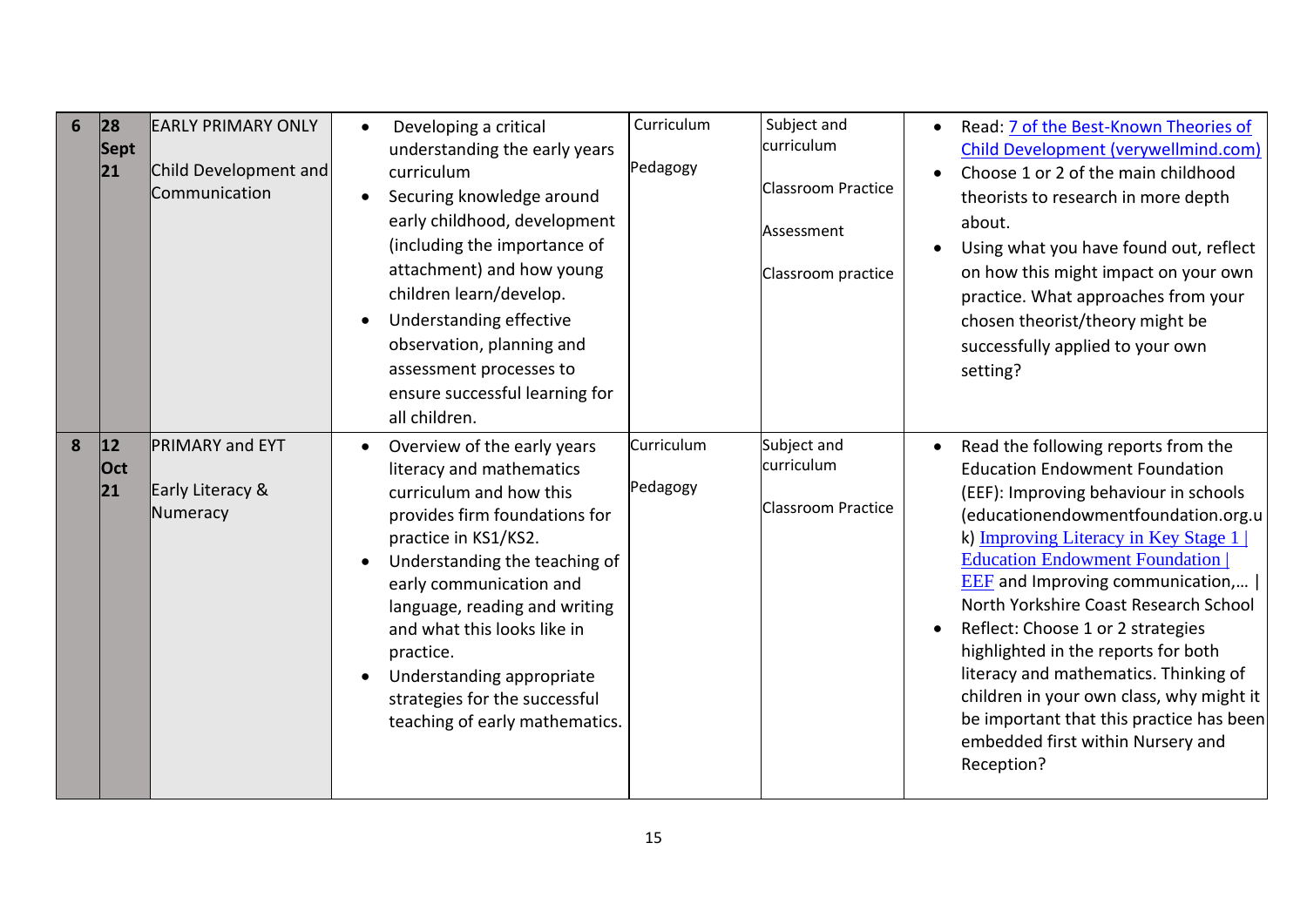| 9    | 22 <br>Oct<br> 21                 | <b>PRIMARY ONLY</b><br>Adaptive teaching: how<br>do I adapt my practice<br>to meet the needs of<br>all pupils? | Understanding the range of<br>needs in the Primary<br>classroom<br>Understanding equity and<br>$\bullet$<br>challenge for all pupils<br>Evaluating current practice<br>Adapting practice to meet<br>pupil need and school policy | Pedagogy<br>Assessment | <b>High Expectations</b><br>How Pupils Learn<br><b>Adaptive Practice</b><br>Classroom Practice | Read the school policy on meeting pupil<br>need<br>Reflect on your own philosophy and the<br>school's approach<br>Discuss your training with your mentor<br>and identify strategies that you might<br>use in the classroom<br>Choose one or two of the<br>recommended readings from the<br>session and evaluate it against your<br>current experience of classroom<br>practice |
|------|-----------------------------------|----------------------------------------------------------------------------------------------------------------|----------------------------------------------------------------------------------------------------------------------------------------------------------------------------------------------------------------------------------|------------------------|------------------------------------------------------------------------------------------------|--------------------------------------------------------------------------------------------------------------------------------------------------------------------------------------------------------------------------------------------------------------------------------------------------------------------------------------------------------------------------------|
| $12$ | $ 12\rangle$<br><b>Nov</b><br> 21 | <b>PRIMARY ONLY</b><br>How can I set high<br>expectations in my<br>classroom?                                  | What high expectations means Behaviour<br>for all pupils.<br>Creating a safe and stimulating<br>environment<br>Parental engagement<br>Building a learning culture                                                                | Management<br>Pedagogy | High expectations<br>Classroom Practice<br><b>Adaptive Practice</b><br>Mental Health           | Spend some time understanding the<br>wider community and talking to your<br>mentor or other school staff about<br>steps taken to engage parents and<br>others in the community with school<br>life<br>Look at Carol Dweck's work on growth<br>mindset<br>Reflection: how does your school<br>communicate high expectations to all<br>pupils?                                   |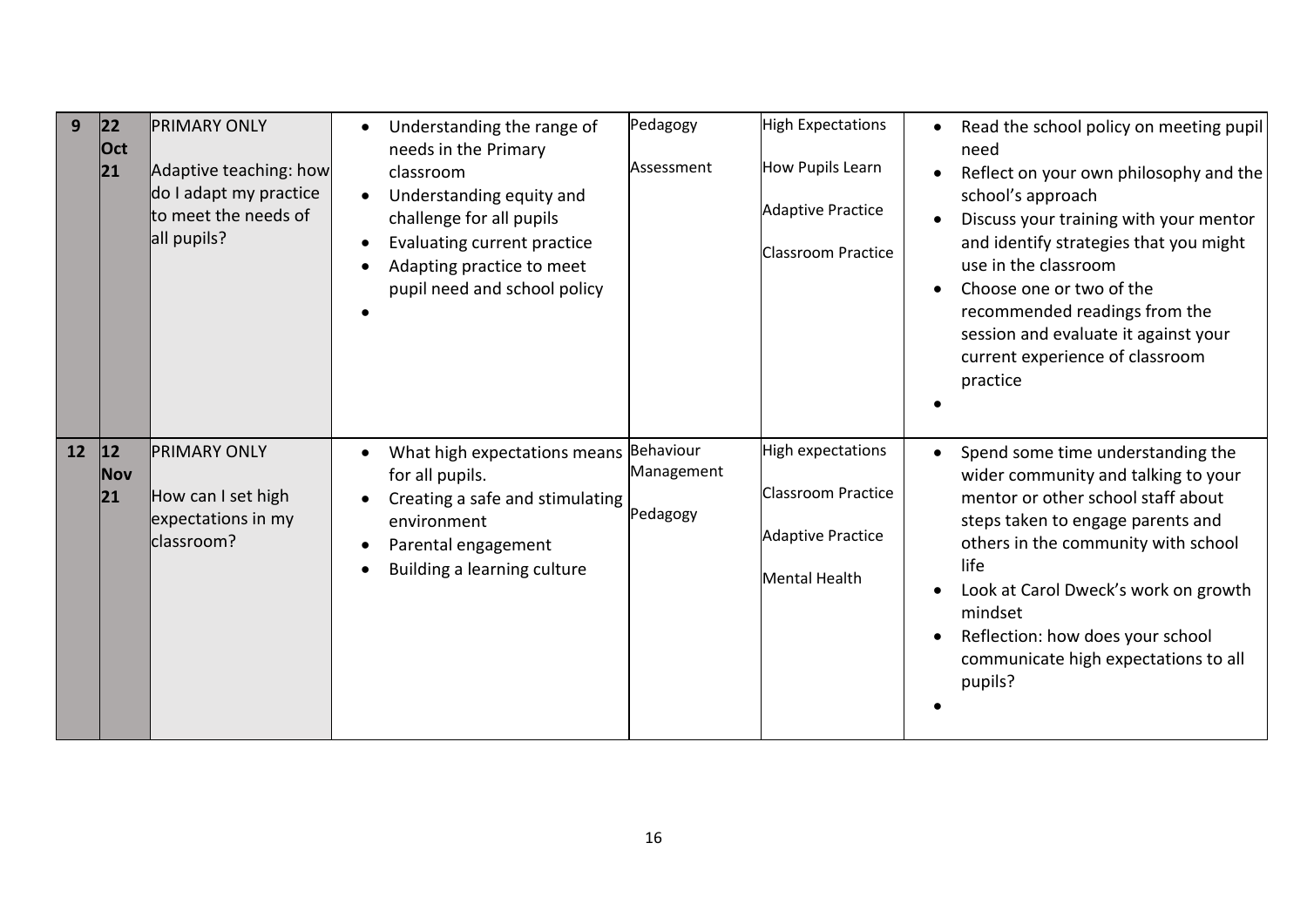| 15 | 29 <br><b>Nov</b><br>21 | Understanding and<br>developing a teacher<br>identity<br>Understanding self and<br>others in a diverse<br>community | Political context of teaching<br>The challenges of the role<br>$\bullet$<br>Understanding your own<br>perceptions of who a teacher<br>is<br>Recognising the role of others<br>in your identity<br>Developing a professional<br>identity<br>Understanding protected<br>$\bullet$<br>characteristics<br>The role of Part 2<br>Recognising your own<br>positionality and bias | Professional<br><b>Behaviours</b><br>Professional<br><b>Behaviours</b> | Professional<br>Behaviours<br><b>Mental Health</b><br>Professional<br><b>Behaviours</b><br>Part 2 | Structured reflection: Teacher Identity<br>What expectations did I bring to the<br>$\bullet$<br>role?<br>How is my identity shaped by school<br>$\bullet$<br>policy?<br>What are the value, interests, skills that<br>are beginning to shape your<br>professional identity?<br>How will you take this further?<br>$\bullet$<br>Structured reflection: Understanding<br>self and others<br>This session can be challenging $-$ how<br>did you respond and why?<br>Consider how you might address<br>intolerance in the classroom.<br>What practices might you employ to<br>build up a respectful culture in the<br>classes that you teach?<br>Does school policy address this and<br>what does it mean for classroom |
|----|-------------------------|---------------------------------------------------------------------------------------------------------------------|----------------------------------------------------------------------------------------------------------------------------------------------------------------------------------------------------------------------------------------------------------------------------------------------------------------------------------------------------------------------------|------------------------------------------------------------------------|---------------------------------------------------------------------------------------------------|---------------------------------------------------------------------------------------------------------------------------------------------------------------------------------------------------------------------------------------------------------------------------------------------------------------------------------------------------------------------------------------------------------------------------------------------------------------------------------------------------------------------------------------------------------------------------------------------------------------------------------------------------------------------------------------------------------------------|
|    |                         |                                                                                                                     |                                                                                                                                                                                                                                                                                                                                                                            |                                                                        |                                                                                                   | practice?                                                                                                                                                                                                                                                                                                                                                                                                                                                                                                                                                                                                                                                                                                           |
| 16 | 10<br><b>Dec</b><br>21  | <b>PRIMARY ONLY</b><br>How can I make<br>accurate and<br>productive use of<br>lassessment?                          | Understand that assessment<br>$\bullet$<br>can take different forms and is<br>used for different purposes<br>Explore and evaluate a range<br>of formative assessment<br>strategies                                                                                                                                                                                         | Assessment<br>Behaviour<br>management                                  | Assessment<br>High expectations<br>Managing<br>behaviours                                         | Read the school's assessment policy<br>$\bullet$<br>and talk to your mentor about the way<br>that schools use assessment data to<br>inform planning and school strategies.<br>If possible, it would be useful for you to<br>access the school data system with your                                                                                                                                                                                                                                                                                                                                                                                                                                                 |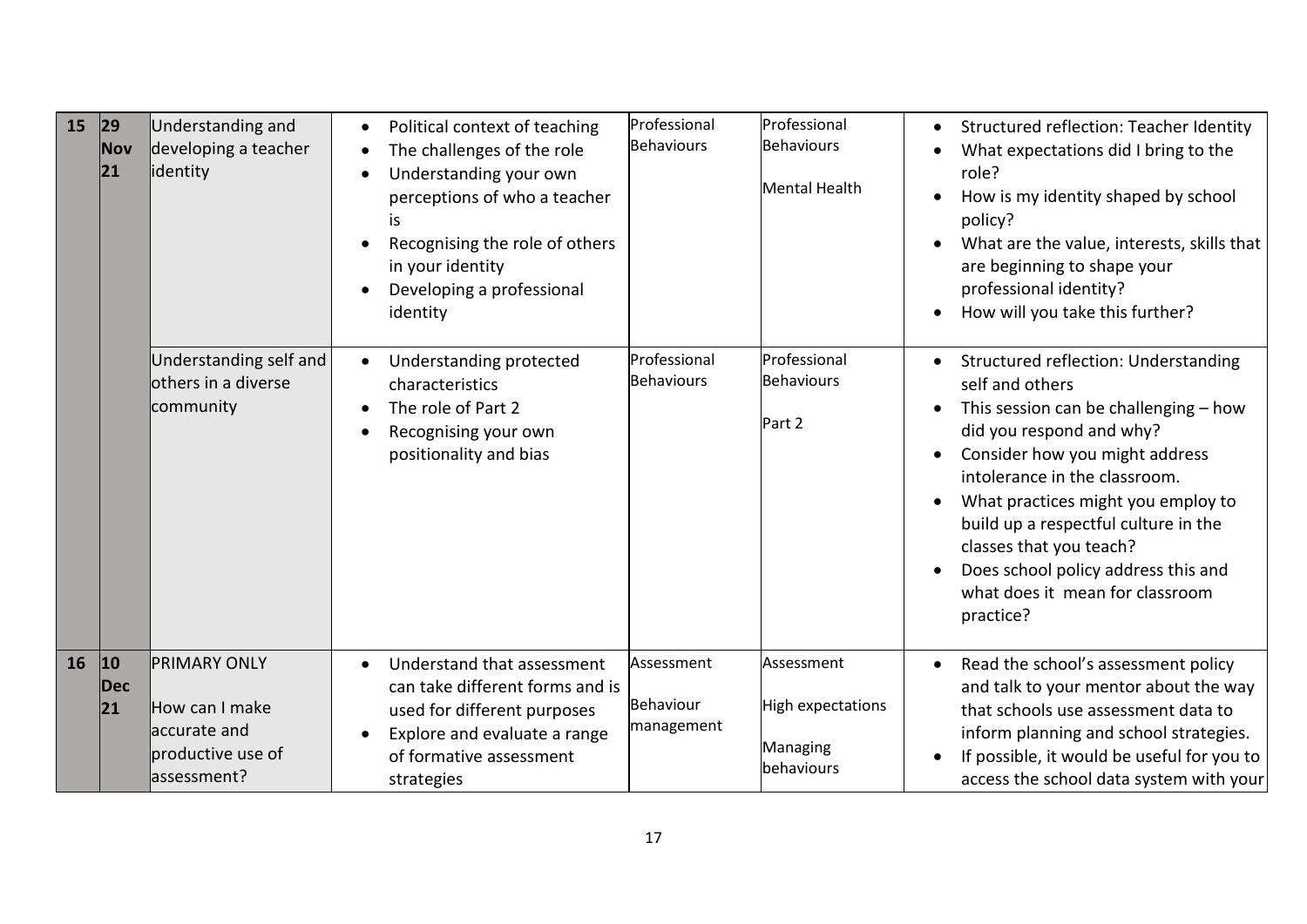|    |                          |                   | Making use of assessment for<br>strategic planning<br>Building a learning culture<br>(building on session from week<br>12)<br>Making effective use of<br>questioning and understanding<br>its potential<br>The role of pupil voice in<br>learning and assessment |               |               | mentor in order to understand the way<br>that assessment data is recorded and<br>interpreted.<br>Review a lesson that you have recently<br>planned and delivered and consider<br>how you might have used formative<br>assessment strategies to check prior<br>knowledge, move the learning forward<br>or plan for next steps.<br>Read Teacher Feedback to Improve<br>Pupil Learning. Found here:<br>https://educationendowmentfoundatio<br>n.org.uk/tools/guidance-<br>reports/feedback/ |
|----|--------------------------|-------------------|------------------------------------------------------------------------------------------------------------------------------------------------------------------------------------------------------------------------------------------------------------------|---------------|---------------|------------------------------------------------------------------------------------------------------------------------------------------------------------------------------------------------------------------------------------------------------------------------------------------------------------------------------------------------------------------------------------------------------------------------------------------------------------------------------------------|
| 17 | 13 <br><b>Dec</b><br> 21 | Teacher wellbeing | Understanding wellbeing<br>Identifying helpful and<br>unhelpful behaviours<br>Strategies for managing<br>wellbeing and mental health<br>Recognising when you need<br>help                                                                                        | Mental Health | Mental Health | Structured reflection: Wellbeing<br>Which behaviours help you to feel<br>better and manage your stress levels?<br>What do you do that is less helpful for<br>managing stress?<br>What practices might you build into<br>your working week to help you manage<br>the workload and challenges of the<br>role?                                                                                                                                                                              |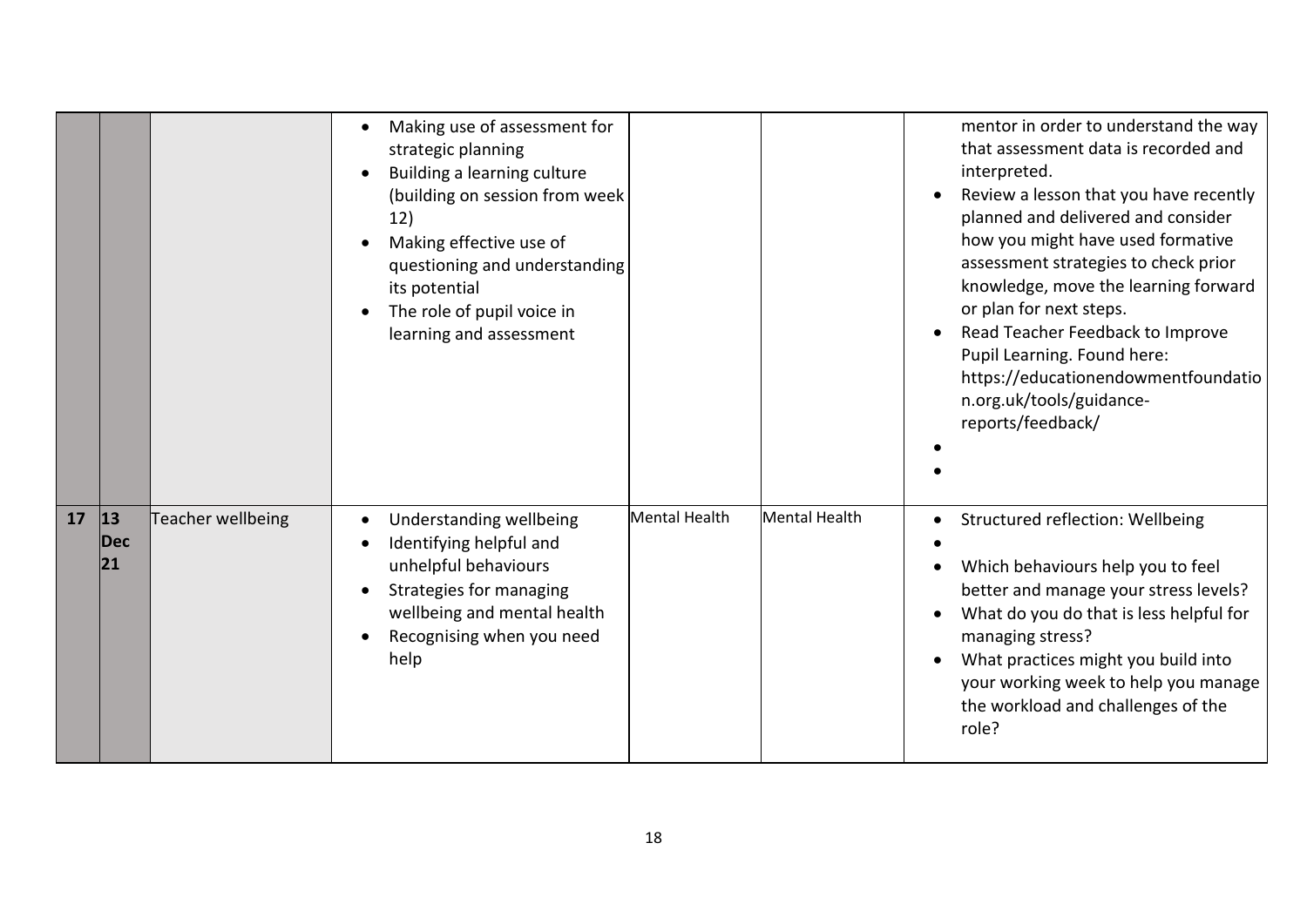| 22 | 17<br>Jan<br> 22        | Behaviour Clinic                                                                          | <b>Establishing positive</b><br>relationships<br>Defining boundaries and<br>expectations<br>Consistent application of<br>classroom rules<br>Addressing challenging<br>behaviour                                                                                                                                                                                                                                                                            | Behaviour<br>Management              | Managing<br>behaviour<br><b>High expectations</b>                  | Read the school behaviour policy and<br>consider the principles that inform it<br>Identify the strategies that you have<br>found effective and consider them<br>against the school behaviour policy<br>Identify areas that can be problematic<br>such as transitions - could you improve<br>your practice in this area?<br>Consider the differences in your<br>placement schools - both children and<br>policy. Do you need to talk to a<br>colleague about managing this change?                                                        |
|----|-------------------------|-------------------------------------------------------------------------------------------|------------------------------------------------------------------------------------------------------------------------------------------------------------------------------------------------------------------------------------------------------------------------------------------------------------------------------------------------------------------------------------------------------------------------------------------------------------|--------------------------------------|--------------------------------------------------------------------|------------------------------------------------------------------------------------------------------------------------------------------------------------------------------------------------------------------------------------------------------------------------------------------------------------------------------------------------------------------------------------------------------------------------------------------------------------------------------------------------------------------------------------------|
| 23 | 26<br><b>Jan</b><br> 22 | <b>EARLY PRIMARY</b><br><b>Embedding Early</b><br>Reading and Writing in<br>the classroom | Deepening understanding of<br>$\bullet$<br>the teaching of early reading<br>and writing through the using<br>effective teaching strategies,<br>resources and continuous<br>provision to support all<br>learners as successful readers<br>and writers.<br>Effective observation,<br>assessment and planning of<br>teaching and learning in<br>reading and writing to ensure<br>that learners make significant<br>progress in their literacy<br>development. | Curriculum<br>Pedagogy<br>Assessment | Classroom practice<br>How pupils learn<br><b>High expectations</b> | Read: Every-Child-is-a-Writer-<br>Understanding-the-Importance-of-Writing-<br>in-Early-Childhood-Writing.pdf<br>(instituteforchildsuccess.org) and<br>Writing booklet 0.pdf (oxfordshire.gov.uk)<br>Using some recommendations from the<br>above documents, what things can you do<br>in your school to successfully support<br>children's mark-making and writing skills?<br>How might you also differentiate your<br>approaches to ensure that all learners have<br>equal access to high quality reading and<br>writing opportunities. |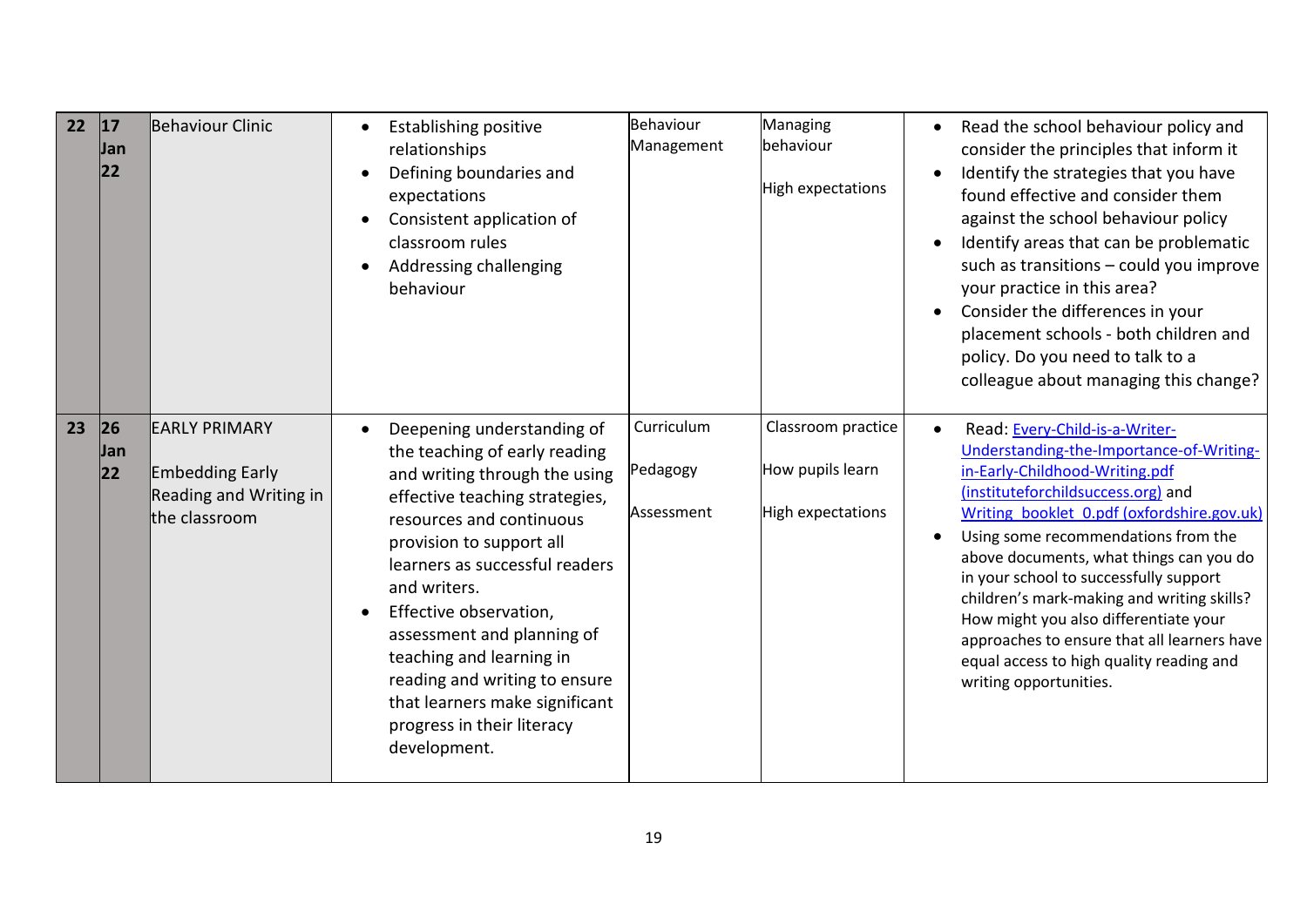| 25 | 22                | <b>8 Feb EARLY PRIMARY and</b><br><b>EYT</b><br>Early Years<br>Profile/Reception | Developing a critical<br>understanding of the EYFS<br>curriculum and educational<br>continuum of expectations,<br>curricula and teaching of<br>Reception, Key Stage 1 and 2                      | Curriculum<br>Pedagogy<br>Assessment | How pupils learn<br>Adaptive teaching<br>Pedagogy               | Focus on one curriculum area i.e.<br>literacy, mathematics, art and design<br>(expressive arts and Design) etc.<br>How is this subject area planned and<br>delivered to ensure curriculum skills<br>progression for children from Reception<br>to Year 2? (Here are a couple of<br>examples of curriculum skills maps).<br>C9A97BD06EA4F42E65C8E386EE5F6<br>22F.pdf (vaughan.harrow.sch.uk)<br>oracy-curriculum-progression.pdf |
|----|-------------------|----------------------------------------------------------------------------------|--------------------------------------------------------------------------------------------------------------------------------------------------------------------------------------------------|--------------------------------------|-----------------------------------------------------------------|---------------------------------------------------------------------------------------------------------------------------------------------------------------------------------------------------------------------------------------------------------------------------------------------------------------------------------------------------------------------------------------------------------------------------------|
| 25 | 7 Feb<br>22       | Adaptive teaching:<br>Focus on EAL learners                                      | Understanding who learners<br>with EAL are<br><b>Evaluating EAL practice</b><br>$\bullet$<br>Practical strategies for<br>engaging learners with EAL and<br>promoting access to the<br>curriculum | Pedagogy                             | High expectations<br>Adaptive teaching<br>Pedagogy              | Talk to a colleague with responsibility<br>$\bullet$<br>for EAL learners to find out how it is<br>approached in your placement school<br>Follow up with further research if your<br>school has few/no learners with EAL in<br>order to build confidence in your<br>knowledge of this area                                                                                                                                       |
| 27 | 21 <br>Feb<br> 22 | Understanding the<br>pastoral role                                               | Understanding pastoral<br>responsibilities<br>Overview of the Citizenship<br>and PSHE<br>Creating a respectful classroom<br>culture                                                              | Professional<br><b>Behaviours</b>    | Subject training<br>High expectations<br>Curriculum<br>Pedagogy | <b>Structured Reflection:</b><br>What do you do to build a respectful<br>classroom culture?<br>How can you open a dialogue with<br>pupils about difference and respect?<br>What kind of practices might you<br>employ to build this into your classroom<br>culture?<br>Plan and deliver a PSHE or citizenship<br>lesson.                                                                                                        |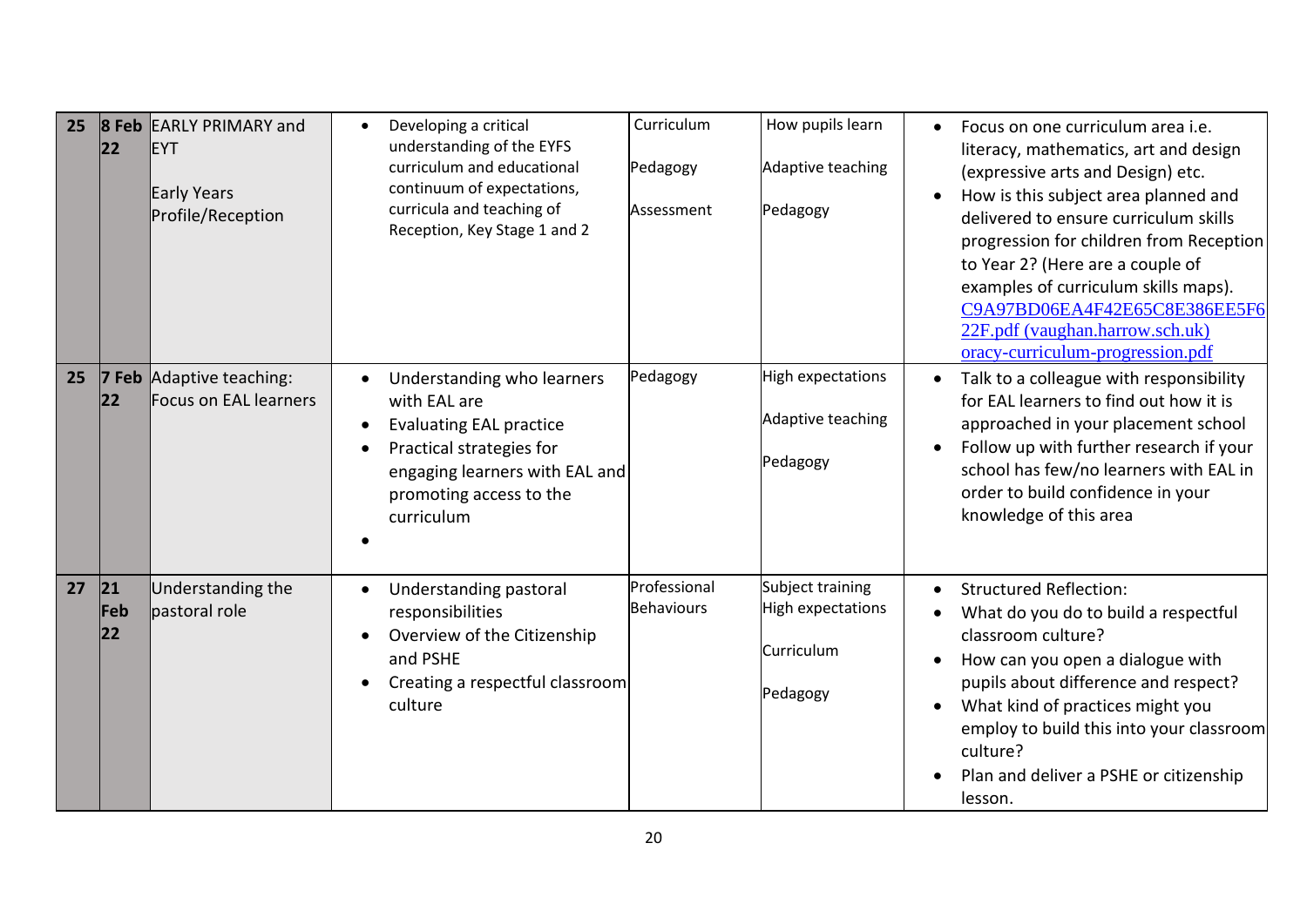|    |                           |                                  |                                                                                                                                                                                                                           |                                                    |                                   | Observe and evaluate a PSHE or<br>citizenship lesson.<br>Consider joining a professional group or<br>body to enhance your knowledge in this<br>area                                                                                                                                                                                                                                                                                                                                                      |
|----|---------------------------|----------------------------------|---------------------------------------------------------------------------------------------------------------------------------------------------------------------------------------------------------------------------|----------------------------------------------------|-----------------------------------|----------------------------------------------------------------------------------------------------------------------------------------------------------------------------------------------------------------------------------------------------------------------------------------------------------------------------------------------------------------------------------------------------------------------------------------------------------------------------------------------------------|
| 30 | 14<br>Mar<br>$ 22\rangle$ | Early childhood<br><b>trauma</b> | Understanding early childhood Mental Health<br>trauma and its impact on<br>children's learning and mental<br>health<br>Understanding your role and<br>responsibilities towards<br>learners who have experienced<br>trauma |                                                    | Professional<br><b>Behaviours</b> | Find out more about your school's<br>approach to Mental Health by looking<br>at school policy and talking to<br>colleagues with responsibility for this<br>area<br>Consider how you might develop your<br>knowledge and skills in this area<br>further<br>Find out if your school works with a<br>counsellor or mental health<br>organisation<br>Consider the practices that you might<br>employ which will give children<br>opportunity to communicate with you<br>and others about their mental health |
|    |                           | <b>Emotional intelligence</b>    | What emotional intelligence is<br>Teaching others about<br>emotional intelligence<br>Managing your own emotions<br>and interpreting the actions of<br>others                                                              | Professional<br>Behaviours<br><b>Mental Health</b> |                                   | <b>Structured reflection: Emotional</b><br>Intelligence<br>Consider a specific situation which has<br>upset or troubled you recently.<br>Focus on your behaviours and the way<br>you might have interpreted the<br>behaviours of others.                                                                                                                                                                                                                                                                 |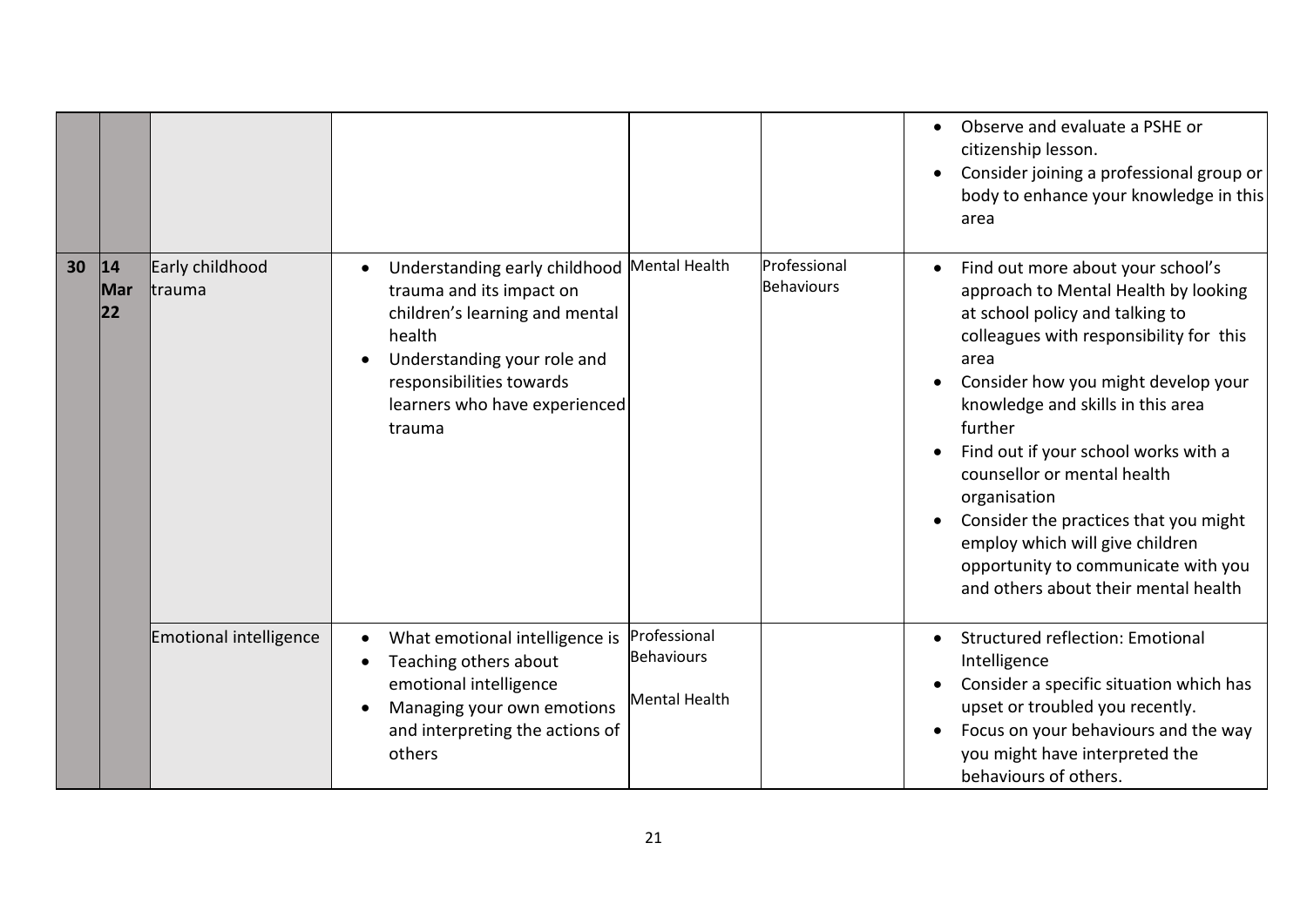|    |                     |                                                                                                 |                                                                                                                                                                                                    |                                                             | How might you consider this<br>differently?<br>How might you support a child in your<br>class to understand their emotions and<br>handle conflict situations?                                                                                                                                                                                                                             |
|----|---------------------|-------------------------------------------------------------------------------------------------|----------------------------------------------------------------------------------------------------------------------------------------------------------------------------------------------------|-------------------------------------------------------------|-------------------------------------------------------------------------------------------------------------------------------------------------------------------------------------------------------------------------------------------------------------------------------------------------------------------------------------------------------------------------------------------|
| 32 | Mar<br>$ 22\rangle$ | <b>PRIMARY ONLY</b><br>Evidence-informed<br><b>Practice and</b><br><b>Professional Learning</b> | Understanding teaching as an<br>evidence-informed profession<br>Teacher as researcher $-$<br>developing an enquiring<br>approach to teaching<br>Evaluating evidence and<br>applying it in practice | Professional<br><b>Behaviours</b><br>Pedagogy<br>Curriculum | Follow up on additional reading from<br>session<br>Read about Rosenshine's Principles of<br>Instruction<br>https://teacherhead.com/2018/06/10/<br>exploring-barak-rosenshines-seminal-<br>principles-of-instruction-why-it-is-the-<br>must-read-for-all-teachers/<br>Consider the principles against your<br>own practice, identifying practice that<br>might move your teaching forward. |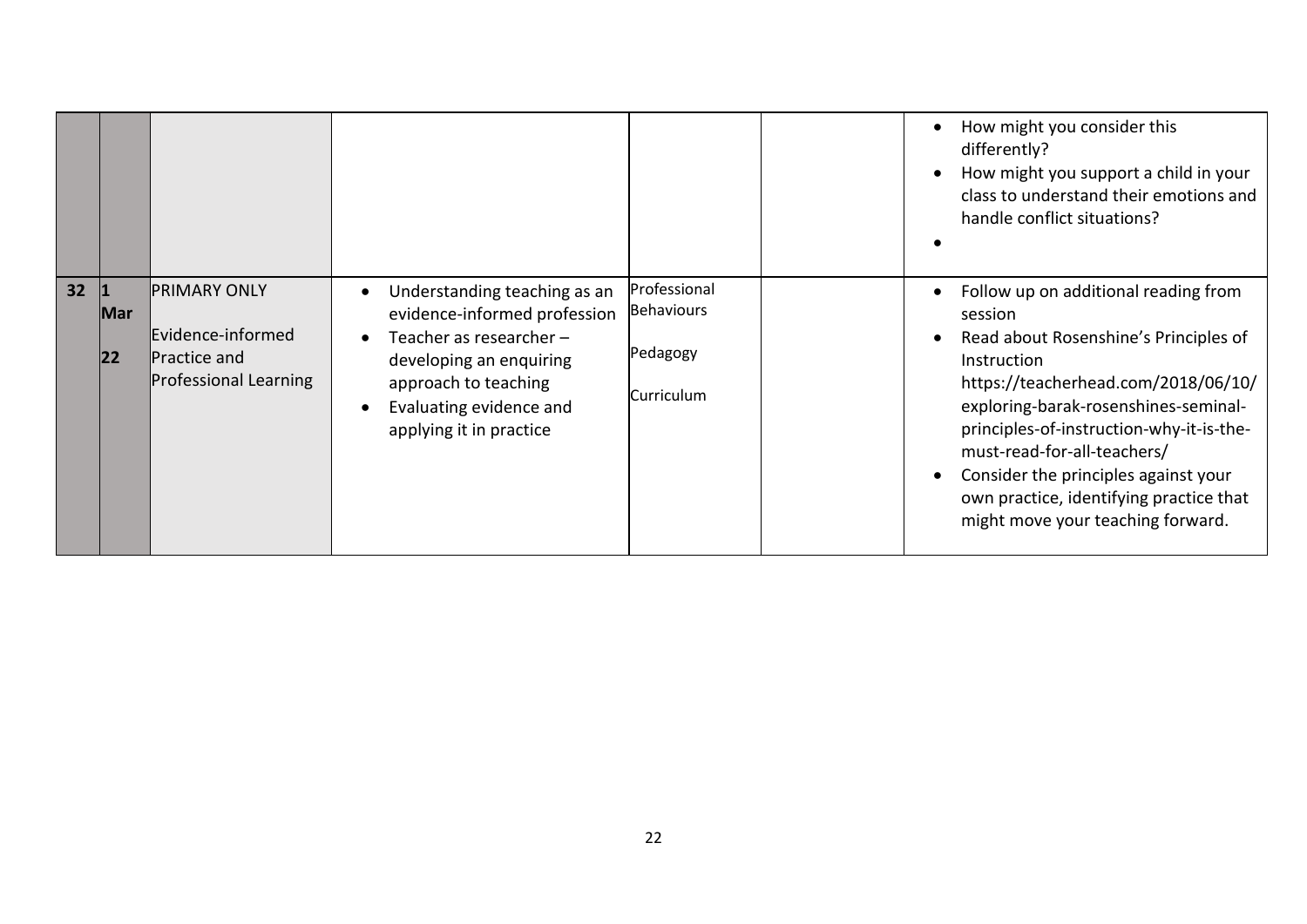#### Connecting the learning in the Weekly Progress Review

We ask trainees and mentors to meet once a week to discuss trainee learning and progress and to plan the next steps. The Weekly Progress Review is a place to capture this. We ask trainees to lead the conversation with a reflection on what they have learned in their centrebased learning and how they have explored and applied this knowledge. There is an opportunity also for the mentor to comment trainee development. Please ensure that targets are reviewed and set each week – this should be a shared process. Below is an annotated copy of the Weekly Progress Review form – this is intended as a guide.

#### Bright Futures SCITT Weekly Progress Review

| To be completed by Trainee<br>Reflect on practice across the week.                                                                                                                                                                                                                               |                                                                                                         |                                                                                                         |                                                                                   |  |
|--------------------------------------------------------------------------------------------------------------------------------------------------------------------------------------------------------------------------------------------------------------------------------------------------|---------------------------------------------------------------------------------------------------------|---------------------------------------------------------------------------------------------------------|-----------------------------------------------------------------------------------|--|
| 5 Core<br><b>Areas</b>                                                                                                                                                                                                                                                                           | Learn<br>What did you learn in<br>centre-based training?<br>currently engaged with, to support comments | <b>Explore</b><br>How have you explored<br>this?<br>Please refer to relevant research or theory you are | <b>Apply</b><br>How have you applied it in<br>the classroom?                      |  |
| <b>Behaviour</b>                                                                                                                                                                                                                                                                                 | Trainee to reflect on key<br>learning points from                                                       | Trainee - record the ways in<br>which you have explored                                                 | Trainee – record how you<br>have applied your learning                            |  |
| Pedagogy                                                                                                                                                                                                                                                                                         | recent training and<br>record them here                                                                 | this further. This might<br>include discussions with<br>mentor, further self-directed                   | in the classroom. For<br>example, planned for and<br>consistently used a specific |  |
| Curriculum                                                                                                                                                                                                                                                                                       |                                                                                                         | study, observation of<br>colleague etc.                                                                 | range of behaviour<br>management techniques<br>designed to promote                |  |
| Assessment                                                                                                                                                                                                                                                                                       |                                                                                                         |                                                                                                         | positive behaviour<br>reinforcement.                                              |  |
| Professional<br><b>Behaviours</b>                                                                                                                                                                                                                                                                |                                                                                                         |                                                                                                         |                                                                                   |  |
| To be completed by Mentor<br>Comments on trainee progress across the week including impact on pupil learning                                                                                                                                                                                     |                                                                                                         |                                                                                                         |                                                                                   |  |
| Mentor to comment on trainee progress across the week. This might include the following:<br>Application of centre-based learning in planning and in the classroom.<br>$\bullet$<br>Impact of planning and teaching on pupil learning<br>$\bullet$<br>Examples of pro-active response to feedback |                                                                                                         |                                                                                                         |                                                                                   |  |
| <b>Complete together</b><br>Progress made against previous targets (short-term and long-term)                                                                                                                                                                                                    |                                                                                                         |                                                                                                         |                                                                                   |  |
| It is important that reviewing progress against trainee targets is a shared process. Trainees should play<br>an active part in reflecting on progress made as well as planning for further development.                                                                                          |                                                                                                         |                                                                                                         |                                                                                   |  |
| Areas for development<br>Please set 2/3 SMART targets referenced to the 5 Core Areas                                                                                                                                                                                                             |                                                                                                         |                                                                                                         | Action steps to achieve<br>targets                                                |  |